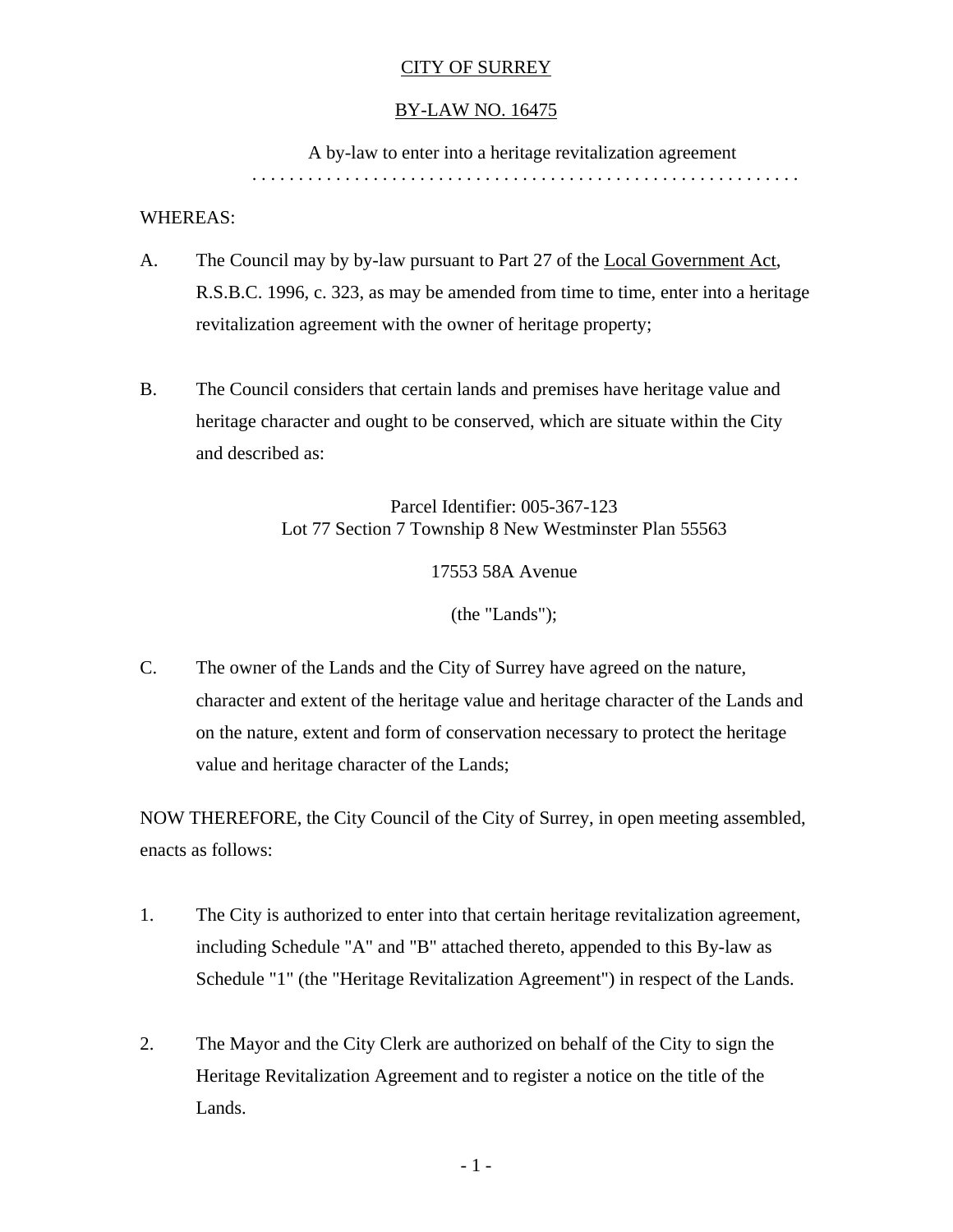- 3. Schedule "1" forms a part of this By-law.
- 4. This By-law may be cited for all purposes as "City of Surrey Heritage Revitalization Agreement By-law, 2007, No. 16475."

READ A FIRST, SECOND TIME on the 15th day of October, 2007.

READ A THIRD TIME, AS AMENDED on the 16th day of June, 2008.

RECONSIDERED AND FINALLY ADOPTED, signed by the Mayor and Clerk, and sealed with the Corporate Seal on the 23rd day of June, 2008.

 $\_$ MAYOR

\_\_\_\_\_\_\_\_\_\_\_\_\_\_\_\_\_\_\_\_\_\_\_\_\_\_\_\_\_\_\_\_ CLERK

h:\by-laws\adopted bylaws\2008\16475.doc RB 1/14/09 1:29 PM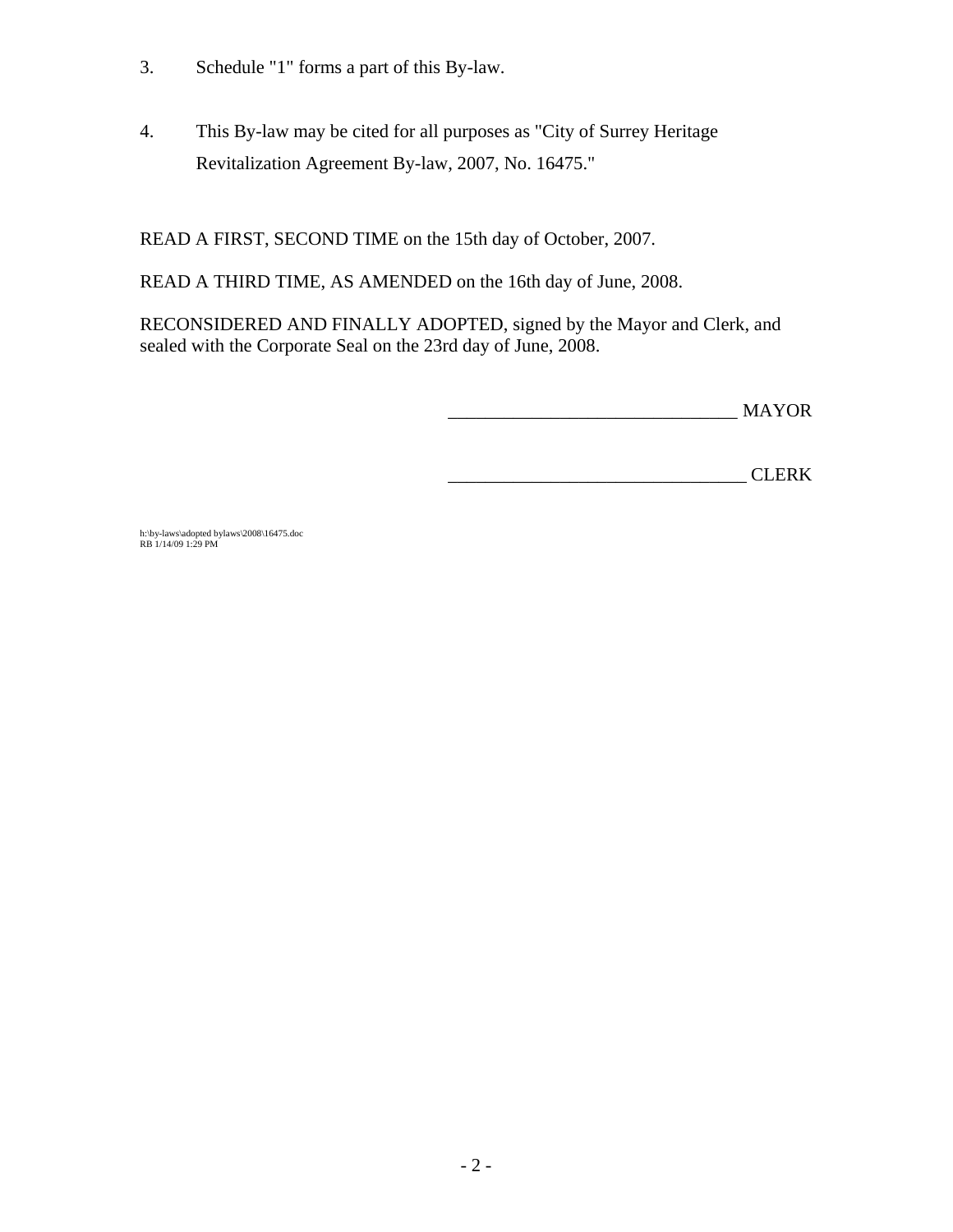#### **SCHEDULE "1"**

[To City of Surrey Heritage Revitalization Agreement By-law, 200\_, No.\_\_\_\_\_\_]

#### **HERITAGE REVITALIZATION AGREEMENT**

This Agreement made the \_\_\_th day of \_\_\_\_\_\_\_\_\_, 200\_

BETWEEN:

THE TRUSTEES OF THE CLOVERDALE CONGREGATION OF THE UNITED CHURCH OF CANADA 17553–58A Avenue Surrey, BC V3S 1N1

(the "Owner")

#### OF THE FIRST PART

AND:

CITY OF SURREY, a municipal corporation, and having offices at  $14245.56^{\text{th}}$  Avenue Surrey, British Columbia, V3X 3A2

(the "City")

#### OF THE SECOND PART

#### WHEREAS:

A. The Owner is the registered owner in fee simple of the following lands and premises situate in the City of Surrey, British Columbia and described as:

Parcel Identifier: 005-367-123

Lot 77 Section 7 Township 8 New Westminster Plan 55563

and having a civic address of 17553 58A Avenue

(the "Lands");

B. The Owner and the City consider that the Lands have heritage value and heritage character;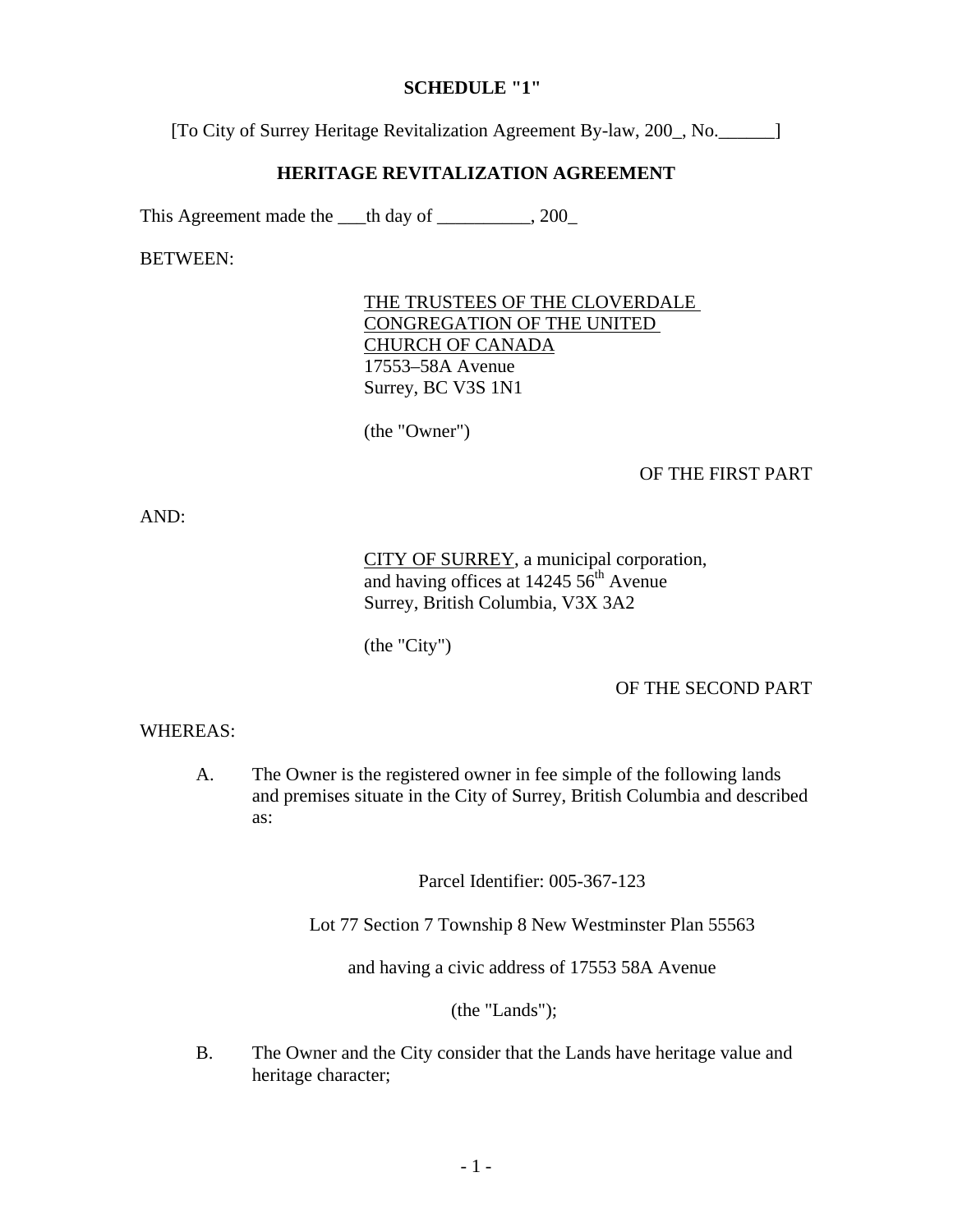- C. The Owner and the City desire to conserve the heritage value and heritage character of the Lands;
- D. For the purpose of conservation of the heritage value and heritage character of the Lands, the Owner and the City have agreed to enter into this Agreement setting out the terms and conditions of continuing protection for the heritage value and heritage character of the Lands;
- E. The Owner has agreed to the terms for compensating the City for the loss in heritage value in the event the heritage improvements or features on the Lands are moved or destroyed other than through natural;
- F. The improvements or features on the Lands which have heritage value and heritage character which both the Owner and City desire to conserve have been described by text, photographs, plans and drawings attached as Schedule "A" to this Agreement (the "Conservation Plan");
- G. The improvements or features identified on the Conservation Plan as the Cloverdale United Church (the "Church") are listed on the Surrey Heritage Register.

NOW THEREFORE THIS AGREEMENT WITNESSES that in consideration of the mutual premises of the parties hereto and for other good and valuable consideration (the receipt and sufficiency of which is acknowledged by the parties) the Owner and the City covenant and agree with one another pursuant to Section 966 of the Local Government Act, R.S.B.C. 1996, c. 323, as amended, re-enacted or consolidated from time to time and any successor statute (the "Local Government Act"), as follows:

## Conservation Plan

- 1. (a) The Conservation Plan forms a part of this Agreement. To the extent that the text, photographs, plans and drawings constituting the Conservation Plan require interpretation, the City shall be, in the first instance, the interpreter of the Conservation Plan and shall determine the matter. If the Owner is dissatisfied with the City's interpretation, then Section 15 of this Agreement shall apply.
	- (b) Part I of the Conservation Plan identifies, details and describes the character, extent and nature of the improvements and features on the Lands that have heritage value and heritage character. Part II of the Conservation Plan sets out the maintenance strategy, general standards and exemptions for the conservation and maintenance of all improvements and features on the Lands that have heritage value and heritage character. Part III of the Conservation Plan sets out the standards and specifications for preservation, rehabilitation, renovation, modification, replication, relocation, repair, or maintenance to be undertaken and completed pursuant to this Agreement including, but not limited to, the foundation, roof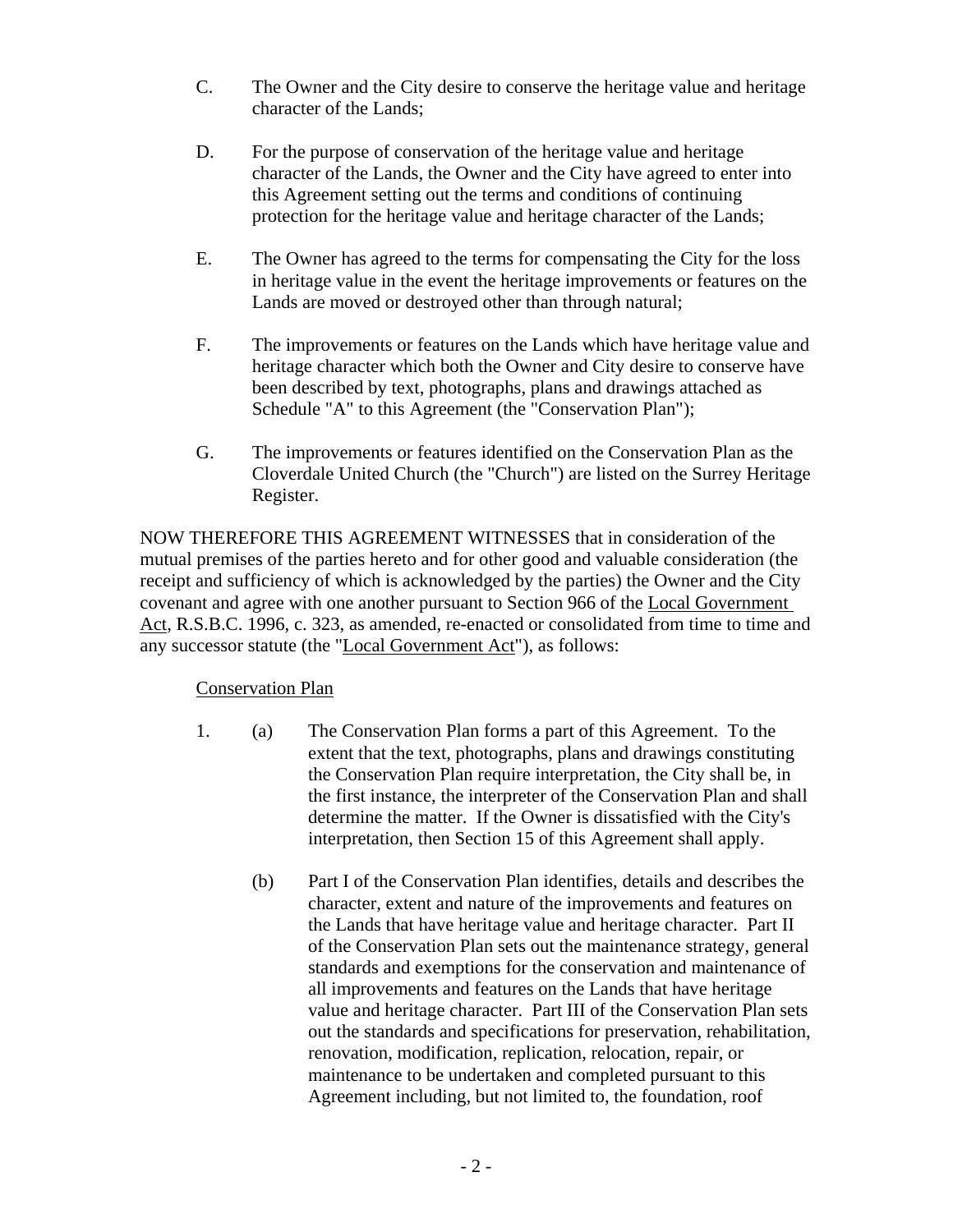structure, roof cladding, building envelope, wood detailing and trims, site features and landscaping.

### Owner's Obligations to Protect, Conserve, Maintain and Rebuild

- 2. The Owner covenants and agrees to the following:
	- (a) No improvements or features on the Lands identified in the Conservation Plan as having heritage value or heritage character shall be altered including alterations required or authorized by this Agreement, except as agreed to by the City.
	- (b) Each action of relocation, renovation, rehabilitation, replication, repair, replacement or maintenance required by Parts I, II and III of the Conservation Plan shall be commenced and completed in accordance with the timing, phasing, standards and specifications set out in the Conservation Plan.
	- (c) All improvements identified in Part I and II of the Conservation Plan on the Lands as having heritage value and heritage character shall be maintained to the minimum standards and in accordance with the guidelines and requirements set out in the Conservation Plan.
	- (d) In the event the Church is damaged, the Owner of the Lands accepts the obligation to undertake all necessary construction to restore the damaged portion or portions of the Church to its original condition. The Owner is required to apply for and to hold a heritage alteration permit specifying the measures to be taken to restore the damaged portion or portions of the Church**.** The heritage alteration permit shall be subject to review and approval by the Heritage Advisory Commission. The renovation of the Church shall reflect the character-defining elements and design components including, but not limited to: A church having a rectangular plan with projective bays giving creating an appearance of transepts, prominent bell tower, and architecturally reflecting a traditional Gothic Revival style and having the influence of Modern architecture; the church is attached to a hall having a sympathetic, yet distinct appearance; and exterior details as described in Part I, Section 4 "Character-defining Elements" of the Conservation Plan.
	- (e) In the event the Church is destroyed, the Owner of the Lands accepts the obligation to undertake all necessary construction to create a replica of the Church**.** The Owner is required to apply for and to hold a heritage alteration permit specifying the measures to be taken to reconstruct the Church. The heritage alteration permit shall be subject to review and approval by the Heritage Advisory Commission. If the design is not an exact replica, the massing and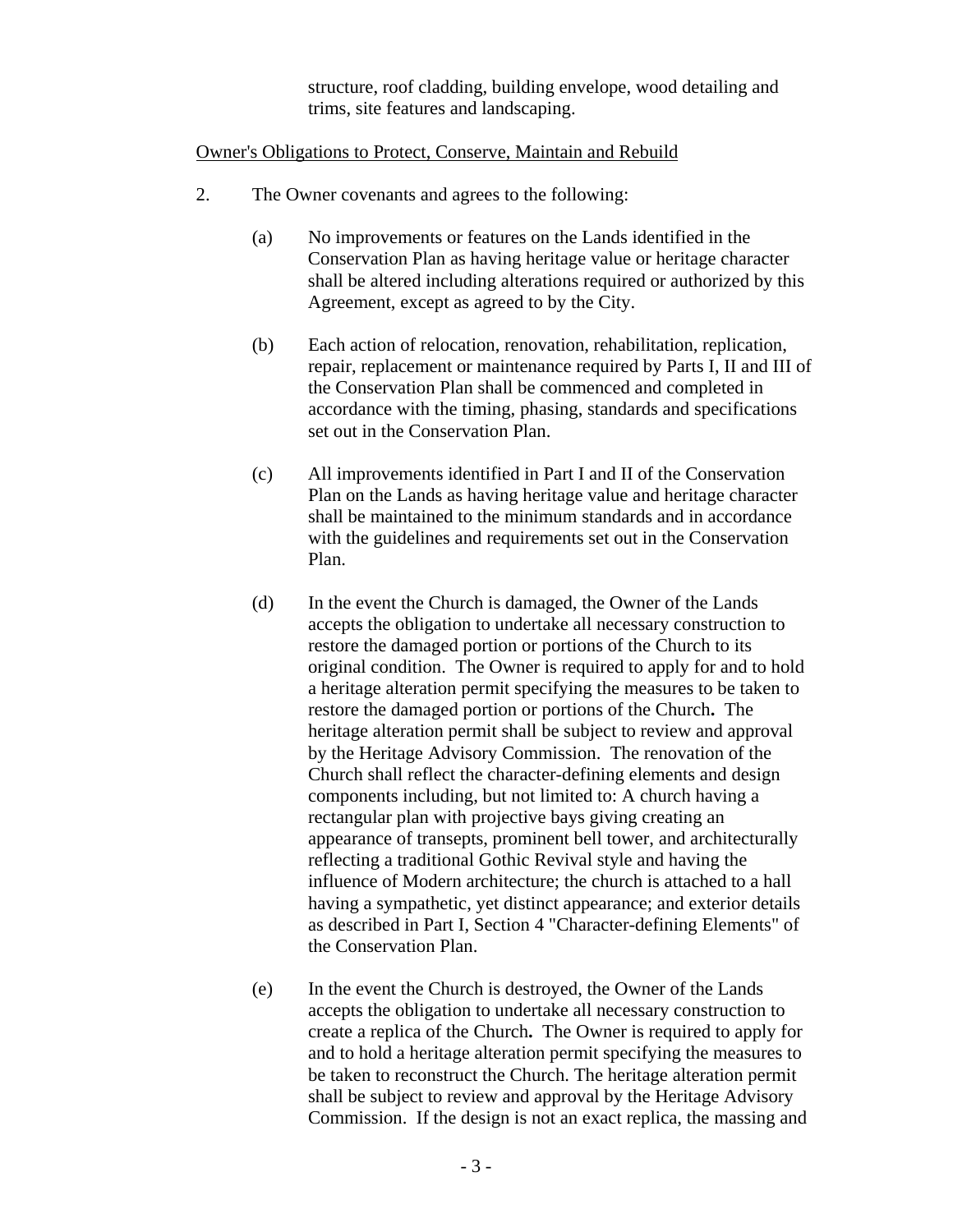the style shall be similar to the original building, and a heritage alteration permit shall be required before a building permit can be issued for reconstruction to take place. The construction of the replica or replacement of the Church shall reflect the characterdefining elements and design components as described in Section 2 (d) subject to approval by the City Architect or designate.

- (f) In the event that the Church is destroyed, in addition to the construction of a replica, the Owner covenants and agrees to compensate the City for the loss in heritage value to the community in the amount of \$10,000 indexed to the Vancouver Consumer Price index (CPI) with 2007 being the base year, except that if the Church is destroyed through natural causes, including but not limited to flood, earthquake and accidental fire as determined by the City in its sole discretion, and a replica is constructed by the Owner that is acceptable to the Heritage Advisory Commission or any successor decision making body in is sole discretion, then payment of compensation by the Owner to the City is not required.
- (g) If the Church becomes vacant and unoccupied, the Owner of the Lands agrees to maintain the integrity and security of the building and site including but not limited to, on-site security, monitored security alarm system, perimeter fencing and lighting, and boarding of windows and doors. The Owner of the Lands agrees to advise the City of any periods during which the Church will be vacant for 30 days or more, provide in writing a 24-hour emergency contact number and confirm the security measures are in place. If the Owner fails to secure the Church, the City may and is authorized to undertake the necessary works to secure the Church**,** and the cost shall be at the expense of the Owner and the City shall be at liberty to recover the costs in a like manner as City property taxes on the Lands, and any authorized agent of the City may enter the Lands with reasonable notice for the purpose of undertaking the necessary works to secure the Church and to conduct an inspection to determine that the security measures continue to be in place.
- (h) The Owner shall do or cause to be done all such things, and shall take or cause to be taken all such actions, as are necessary to ensure that the restrictions and requirements set out in Parts II and III of the Conservation Plan are fully observed, and the Owner shall not do, cause or allow to be done anything that would be in breach of the restrictions and requirements of this Agreement.
- (i) Where required by the City in a heritage alteration permit, the Owner shall provide security to guarantee the performance of the terms, requirements and conditions contained in the Conservation Plan.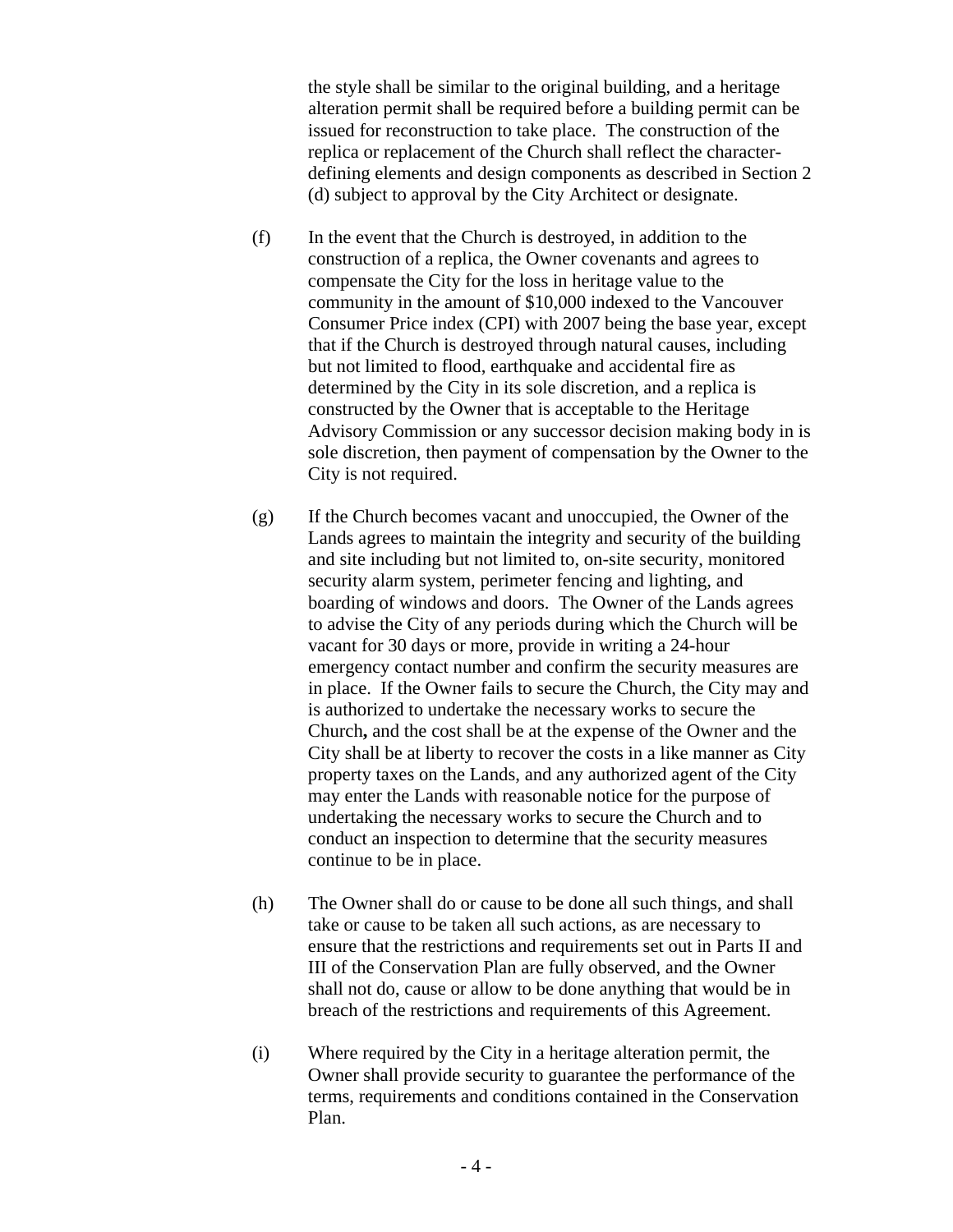## Variation to Bylaws

3. Pursuant to Section 966(2) (b) of the Local Government Act, the following by-laws or permits of the City are varied and supplemented in their application to the Lands in the manner and to the extent provided Surrey Zoning By-law, 1993, No. 12000, as amended, is varied or supplemented with respect to the Lands as set out in Schedule "B" which is incorporated into and forms part of this Agreement as it relates to the Lands.

## Construction and Maintenance

4. Wherever under this Agreement the Owner relocates, restores, rehabilitates, replicates, repairs, replaces, maintains or in any way alters improvements or features on the Lands identified in the Conservation Plan as having heritage value and heritage character or constructs or maintains other works to protect or conserve such improvements or features, all the work shall be done at the Owner's sole expense strictly in accordance with the Conservation Plan and as agreed by the City and all improvements or features shall be diligently and continuously maintained in good repair and efficient operating condition by the Owner at the Owner's sole expense in accordance with good engineering, design, heritage and conservation practice.

## No Liability to City

- 5. In no case shall the City be liable or responsible in any way for:
	- (a) any personal injury, death or consequential damage of any nature whatsoever, howsoever caused, that may be suffered or sustained by the Owner or by any other person who may be on the Lands; or
	- (b) any loss or damage of any nature whatsoever, howsoever caused to the Lands or any improvements or personal property on the Lands belonging to the Owner or to any other person,

 arising directly or indirectly from compliance with the restrictions and requirements of this Agreement, wrongful or negligent failure or omission to comply with its restrictions and requirements, or refusal, omission or failure of the City to enforce or require compliance by the Owner with the restrictions or requirements or with any other term, condition or provision of this Agreement.

## Reasonable Care and Risk

6. The Owner shall at all times, in complying with the restrictions or requirements of this Agreement, take reasonable care not to injure any person or cause or allow damage to any property, and shall take reasonable care not to cause, suffer, permit or allow any condition to exist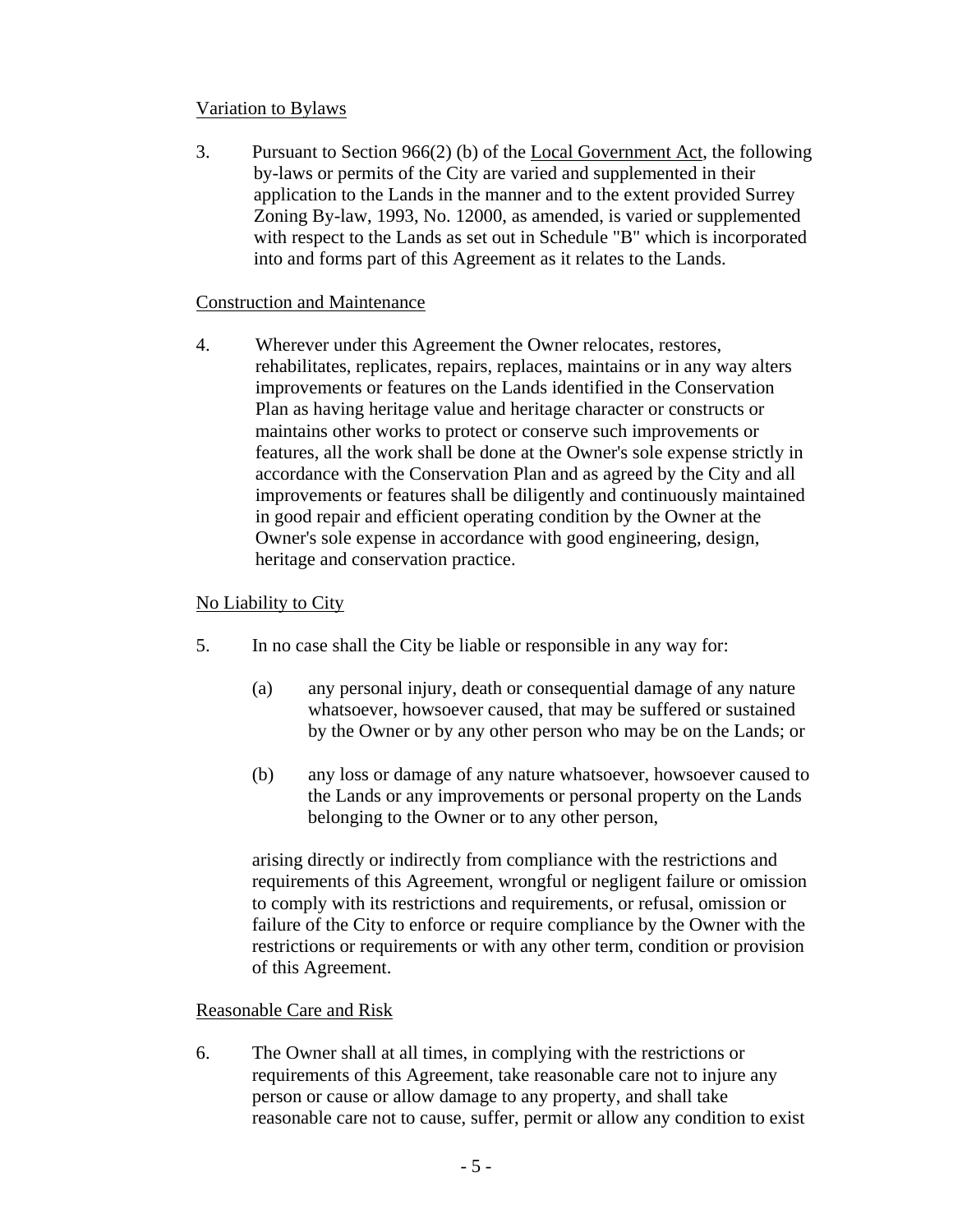that might reasonably lead to, cause or result in injury to any person or property including persons and property on lands adjacent to the Lands. It shall be the sole responsibility of the Owner to comply and maintain compliance with the restrictions and requirements in a safe manner, and without reasonably foreseeable risk to persons or property. Compliance with the restrictions and requirements in this Agreement shall be at the sole and exclusive risk and cost of the Owner.

#### Modification

7. If, in fulfilling its responsibilities and obligations under this Agreement, the Owner perceives or becomes aware of any unreasonable risk of injury to persons or damage to property or other potential loss that cannot be reasonably avoided, alleviated, reduced or eliminated except by measures that would be a breach of the restrictions or requirements of this Agreement, the Owner shall notify the City in writing of the nature and extent of the risk and of the measures proposed by the Owner to be undertaken at its sole cost to reduce, alleviate, avoid or eliminate the risk. Risk shall remain with the Owner.

## Indemnity

8. The Owner shall at all times indemnify and save harmless the City and its elected and appointed officials, employees, contractors and agents (the "Indemnitees") of and from all loss and damage, and all actions, claims, costs, demands, expenses, fines, liabilities and suits of any nature whatsoever by whomsoever brought for which the Indemnitees shall or may become liable, incur or suffer by reason of existence and effect whether direct or indirect of the restrictions or requirements of this Agreement, or breach or non-performance by the Owner of any covenant, term or provision of this Agreement, or by reason of any work or action of the Owner in performance of its obligations, or by reason of any wrongful act or omission, default or negligence of the Owner.

## Alternative Remedies

9. Any performance by the City pursuant to a statutory right to perform the obligations of an Owner arising out of this Agreement may be exercised fully in accordance with the Local Government Act, and shall be without prejudice to any and all other remedies at law and equity available to the City, and no reference in this Agreement to, or exercise of any specific right or remedy by the City, shall preclude the City from exercising any other right or remedy.

## Damages

10. The Owner covenants and agrees that the measure of damages for any breach of the restrictions or requirements of this Agreement shall include, but shall not be limited to, the actual cost and expense of all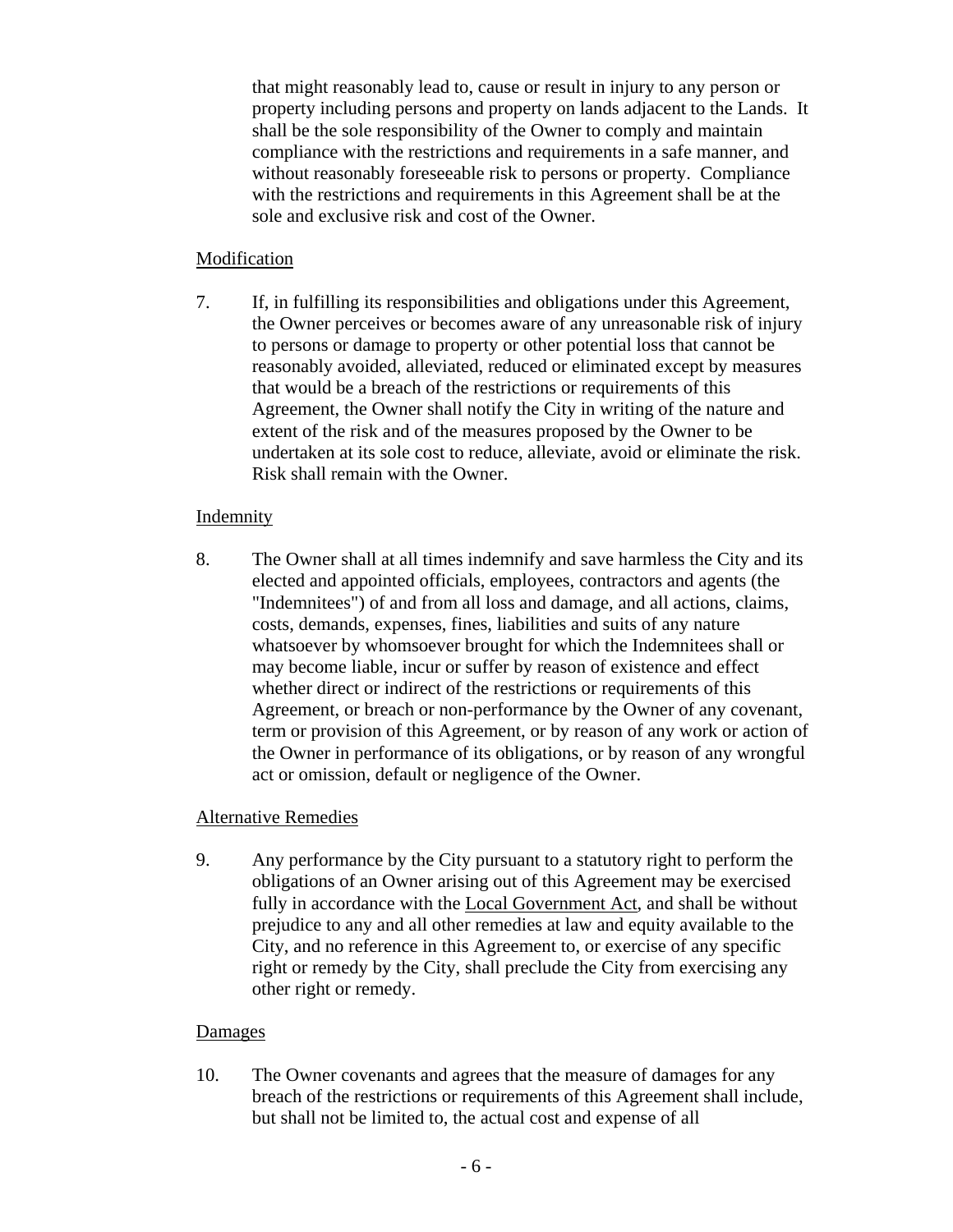administration, labour, materials, equipment, services and work required for all remedial acts necessary to fully relocate, restore, rehabilitate, replace, repair or maintain the building, structure, improvements on or features of the Lands having heritage value and heritage character to be protected, conserved, preserved or kept in its natural state. The nature and extent of any breach of the restrictions and requirements, and the nature and extent of any relocation, renovation, rehabilitation, replacement, maintenance or remedial work or action of any nature required to remedy a breach shall be determined by the City by reference to the Conservation Plan, and Sections 2 and 4 of this Agreement.

## No Waiver

11. No restrictions, requirements or other provisions in this Agreement shall be deemed to have been waived by the City unless a written waiver authorized by resolution of the Council and signed by an officer of the City has first been obtained, and without limiting the generality of the foregoing, no condoning, excusing or overlooking by the City on previous occasions of any default nor any previous written waiver shall be taken to operate as a waiver by the City of any subsequent default or in any way to defeat or affect the rights or remedies to the City.

## Statutory Authority and Proprietary Rights

12. Nothing in this Agreement shall limit, impair, fetter, or derogate from the statutory powers of the City all of which powers may be exercised by the City from time to time and at any time to the fullest extent that the City is enabled and no permissive by-law enacted by the City, or permit, license or approval, granted, made or issued by the City shall estop, limit or impair the City from relying upon and enforcing this Agreement.

#### Compliance with Laws

13. Despite any provision of this Agreement, the Owner shall comply with all laws, including by-laws of the City and all regulations and orders of any authority having jurisdiction, and to the extent only that these laws, regulations and orders are mandatory and necessarily require the breach of any restriction or positive obligation of this Agreement to be observed or performed by the Owner, or less than strict compliance with the terms of this Agreement, then the Owner upon sixty (60) days' written notice to the City shall be excused from complying with the restrictions or performing the obligation and the restriction or obligation shall be suspended but only to the extent and for the time that the mandatory law, regulation or order is inconsistent with compliance with the restrictions or obligations.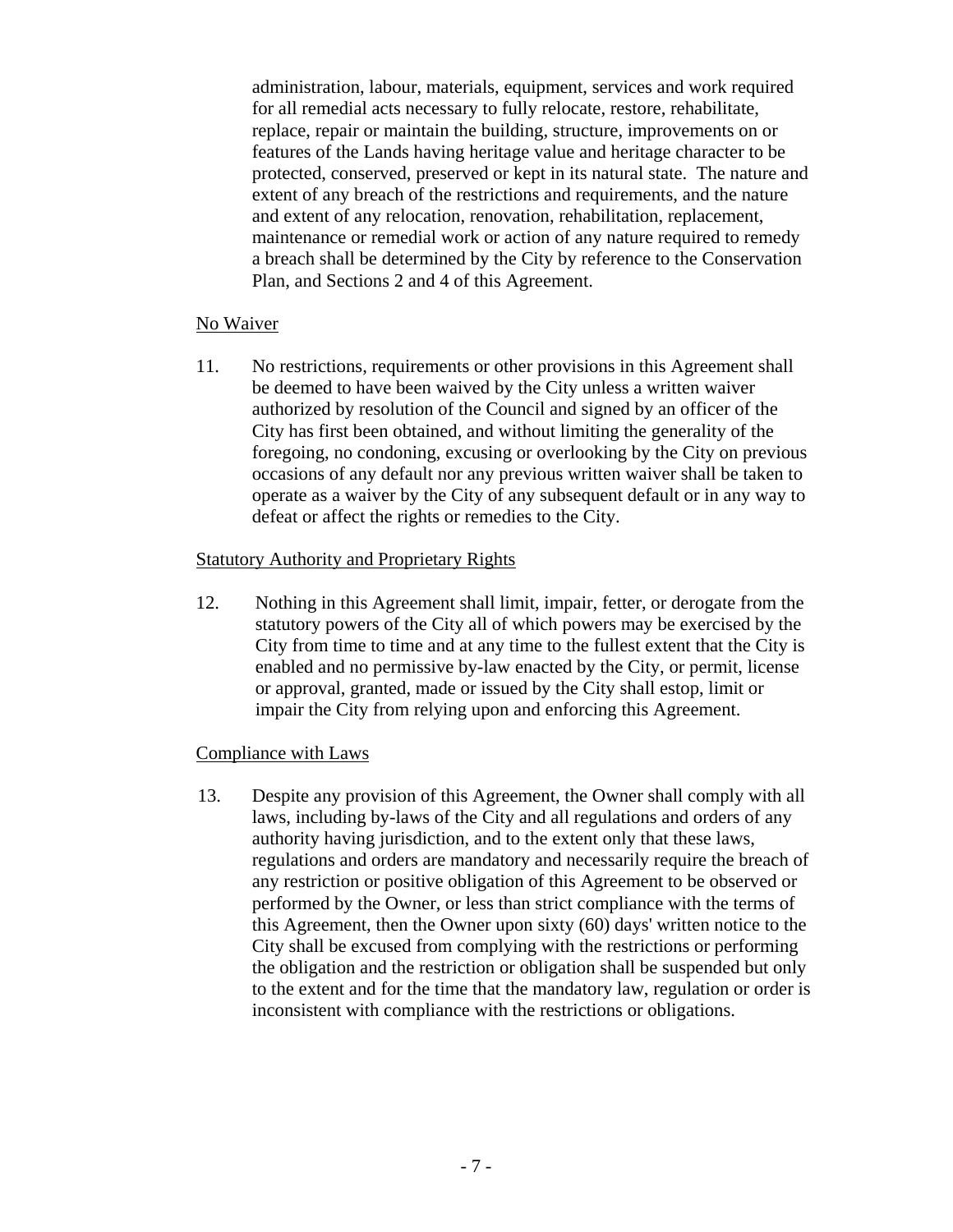## **Notice**

14. Any notice to be given under this Agreement shall be in writing and may be either delivered personally or sent by prepaid registered mail and if so mailed shall be deemed to have been given five (5) days following the date upon which it was mailed. The mailing address of the parties for the purpose of notice shall be as follows:

If to the Owner:

The Trustees of the Cloverdale Congregation of the United Church of Canada 17575–58A Avenue Surrey, BC, Canada V3S 1N1

If to the City:

Attention: City Clerk CITY OF SURREY 14245 - 56 Avenue Surrey, B.C. V3X 3A2

 Any party may at any time give notice in writing to the other of any change of address and after the third day of giving of the notice, the address specified in the notice shall be the address of the party for the giving of notices.

#### Arbitration

- 15. The Owner, if dissatisfied with the City's interpretation of the Conservation Plan and any determination pursuant to Section 1(a) of this Agreement, may require that the matter be decided and determined by binding arbitration as follows:
	- (a) The Owner must, within thirty (30) days of any exercise of discretion by the City, give notice to the City of its intention to dispute and the notice shall name a member in good standing of the Architectural Institute of British Columbia who has agreed to act as an arbitrator.
	- (b) The City shall within thirty (30) days of receipt of the notice either accept the Owner's arbitrator, or name another with the same qualifications willing to act, and shall give notice of its choice to the Owner.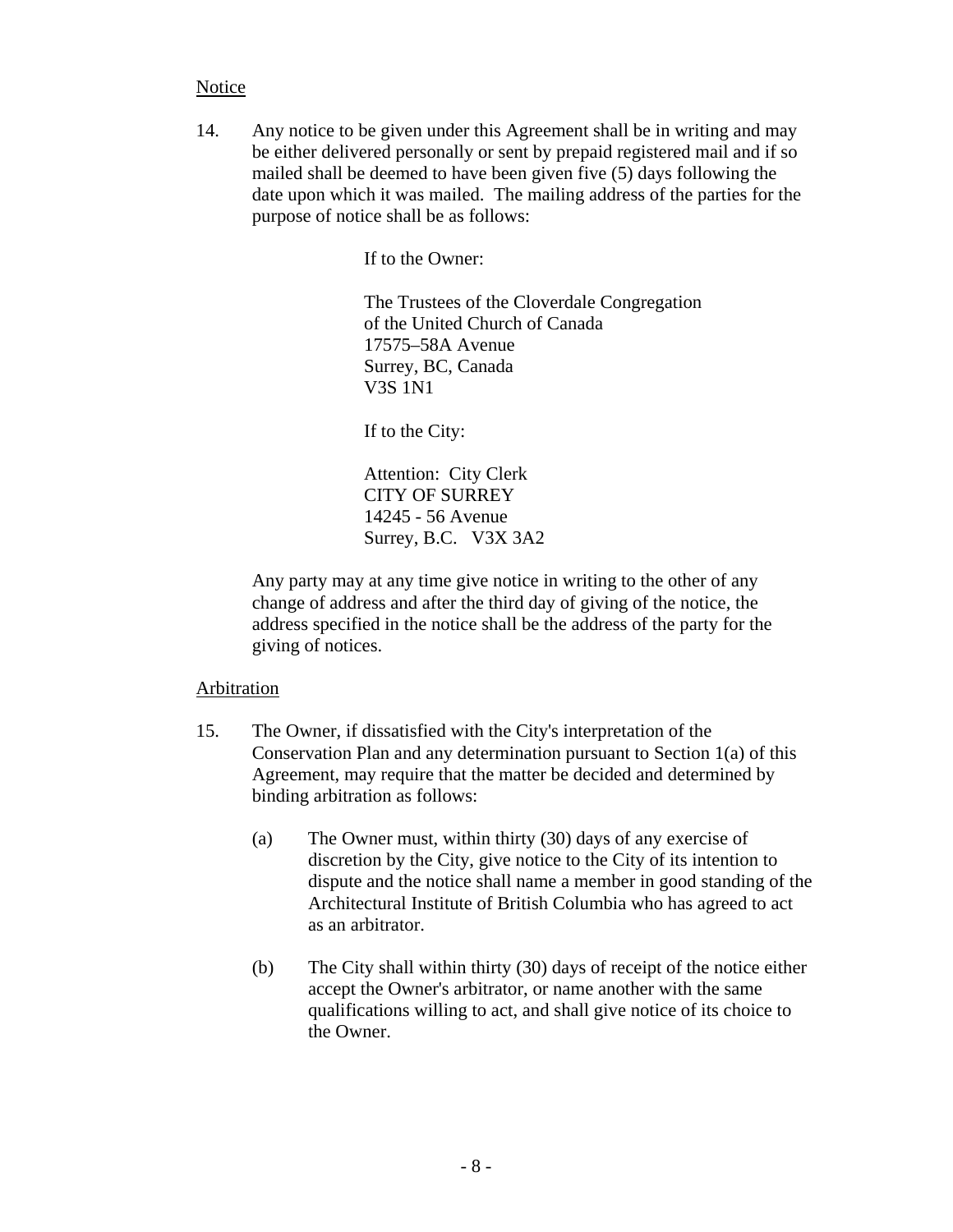- (c) Where each of the Owner and the City have named an arbitrator, the two arbitrators shall within thirty (30) days of the City's notice pursuant to Section 15(b) appoint a third arbitrator having the same qualifications and the three arbitrators shall decide the dispute.
- (d) Where the City accepts the arbitrator first selected by the Owner, that arbitrator shall act as a single arbitrator and forthwith decide the dispute.
- (e) Any arbitrator's decision in respect of the exercise of discretion by the City shall be final, conclusive and binding on all parties.
- 16. Without limiting the City's power of inspection conferred by statute and in addition to that power, the City shall be entitled at all reasonable times and with reasonable notice to enter onto the Lands from time to time for the purpose of ensuring that the Owner is fully observing and performing all of the restrictions and requirements in this Agreement to be observed and performed by the Owner, and wherever possible, when an inspection of the lands is undertaken, the City shall provide reasonable notice to the Owner.

## **Headings**

17. The headings in this Agreement are inserted for convenience only and shall not affect the construction of this Agreement or any of its provisions.

## Schedules

18. All schedules to this Agreement are incorporated into and form part of this Agreement.

## Number and Gender

19. Whenever the singular or masculine or neuter is used in this Agreement, it shall be construed to mean the plural or feminine or body corporate where the context so requires.

## Interpretation

20. Terms used in this Agreement that are italicized are defined in the Local Government Act, and the Heritage Conservation Act, R.S.B.C. 1996, c. 187, as amended, re-enacted or consolidated from time to time and any successor statute, and shall take their meaning from those acts.

## Successors Bound

21. All restrictions, rights and liabilities imposed upon or given to the respective parties under this Agreement shall extend to and be binding upon their respective heirs, executors, administrators, successors and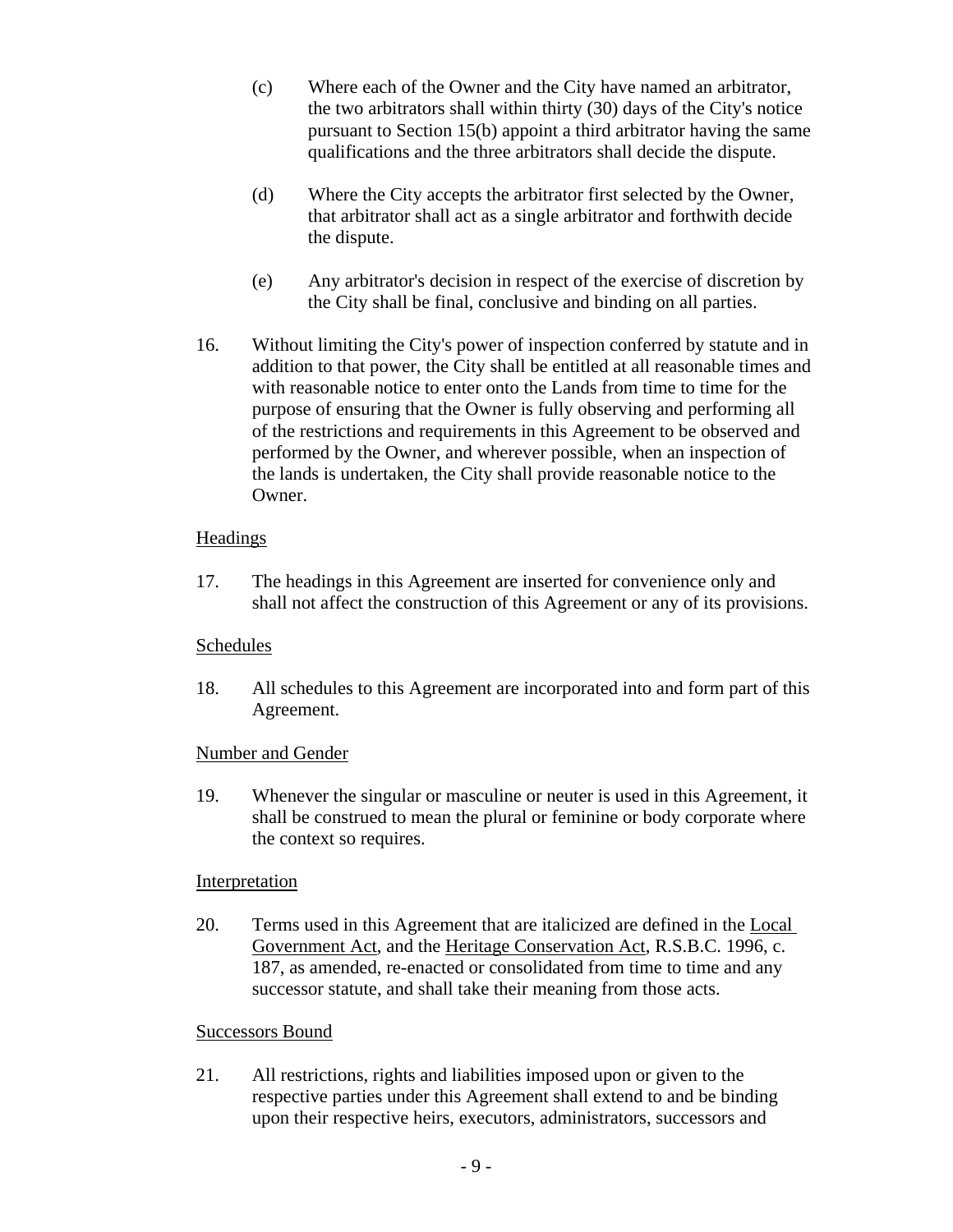assigns. When the Owner is more than one party they shall be bound jointly and severally by the terms, covenants and agreements on the part of the Owner.

Notice to be Filed

\_\_\_\_\_\_\_\_\_\_\_\_\_\_\_\_\_\_\_\_\_\_\_\_\_\_\_\_\_\_

\_\_\_\_\_\_\_\_\_\_\_\_\_\_\_\_\_\_\_\_\_\_\_\_\_\_\_\_\_\_

\_\_\_\_\_\_\_\_\_\_\_\_\_\_\_\_\_\_\_\_\_\_\_\_\_\_\_\_\_\_

\_\_\_\_\_\_\_\_\_\_\_\_\_\_\_\_\_\_\_\_\_\_\_\_\_\_\_\_\_\_

\_\_\_\_\_\_\_\_\_\_\_\_\_\_\_\_\_\_\_\_\_\_\_\_\_\_\_\_\_\_

22. Notice of this Agreement and amendments to it will be filed in the Land Title Office and once filed, this Agreement and amendments will be binding on all persons who acquire an interest in the Lands.

IN WITNESS WHEREOF the Owner and the City have executed this Agreement as of the date first above written.

## **THE TRUSTEES OF THE CLOVERDALE CONGREGATION OF THE UNITED CHURCH OF CANADA**

Peter Connal

Arthur Emmott

Trevor Files

**CITY OF SURREY** 

Dianne L. Watts Mayor

Margaret Jones City Clerk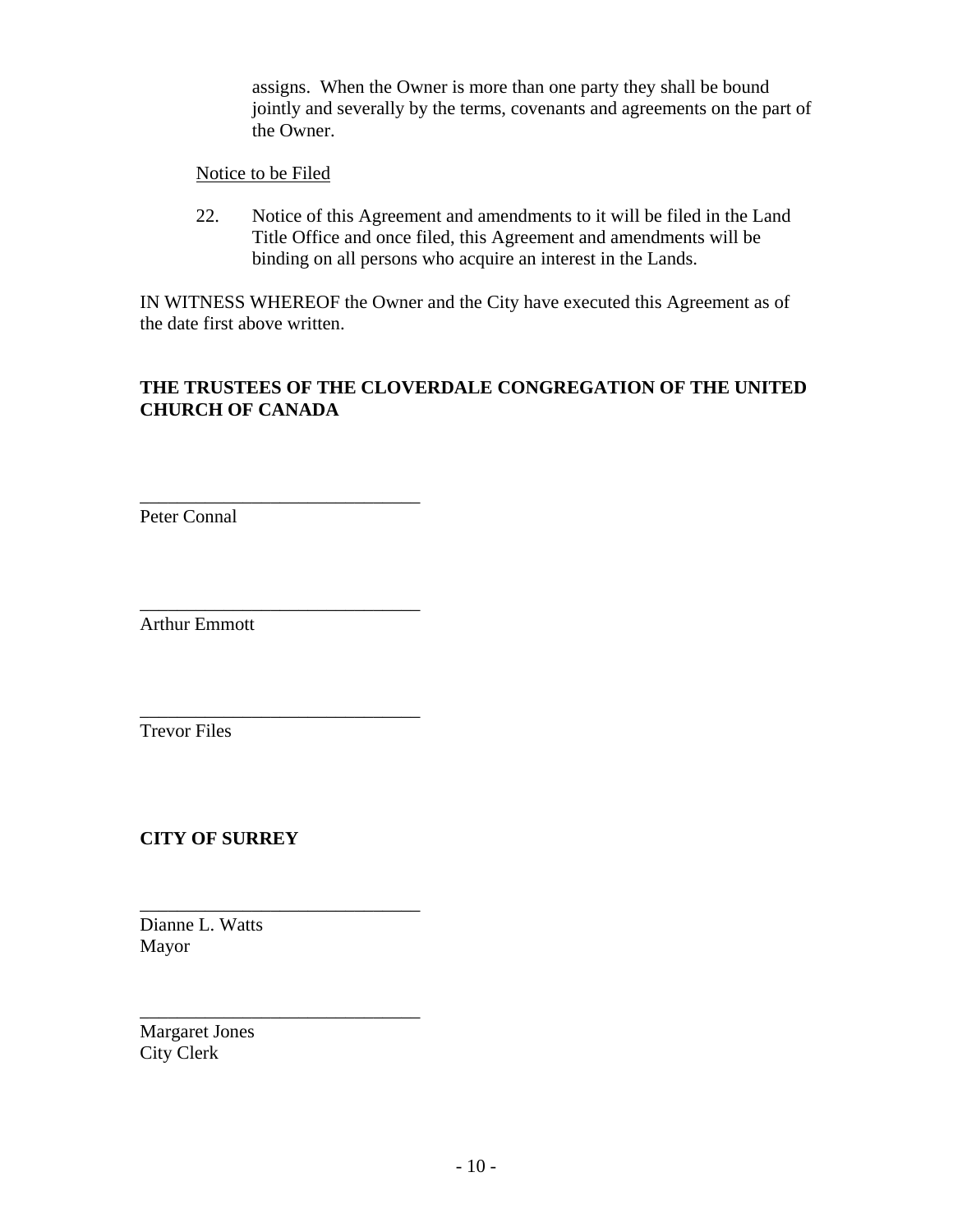#### **CONSERVATION PLAN**

#### **PART I – HISTORICAL AND ARCHITECTURAL BACKGROUND**

#### **1. Land History**

The Cloverdale United Church is located on lands forming part of the quarter section granted by the Crown to Thomas Mackie Lambly in 1877, part of which eventually became the "Cloverdale Townsite." The lands were acquired by the Western Home and Improvement Company and subdivided into residential lots in about 1910. A portion of the subdivision was consolidated into larger lots, two of which were acquired by the Cloverdale Congregation of the United Church of Canada in 1949 for their current church. At that time, 58A Avenue was named Bond Avenue or Piper Avenue. The current curved eastern portion was achieved from some land exchanges with the City to accommodate drainage services and the bypassing of the Pacific Highway around Cloverdale in the late 1970's.

#### **2. Church Congregation History**

By 1900, the Presbyterian and Methodist were established and held services in Cloverdale. In 1925, these two churches were combined into a single denomination, which became known as the United Church of Canada. Initially, the combined congregation worshipped at the Presbyterian Church, which was built in 1891. This former church is located at 5757 176 Street and is used as a commercial use Behind the church was a hall and beside it the church manse.



Plan of "Cloverdale Township" from around 1900.showing current location of the Cloverdale United Church Site.



A view of the Presbyterian Church built in 1891 and the manse beside it.

A new church was necessary to accommodate the increasing church membership during the post-war growth in Cloverdale. The existing hall was relocated to 17553 58A Avenue. It was significantly altered by additions and construction of the current church. Construction of this church began in 1949 and was completed and opened in 1950. The bell tower at the southeast corner was added in 1959. The manse was moved with the hall and located on a lot east of the church. It was moved again, and now stands at 6533 168 Street on lands developed into the Northview Golf Course.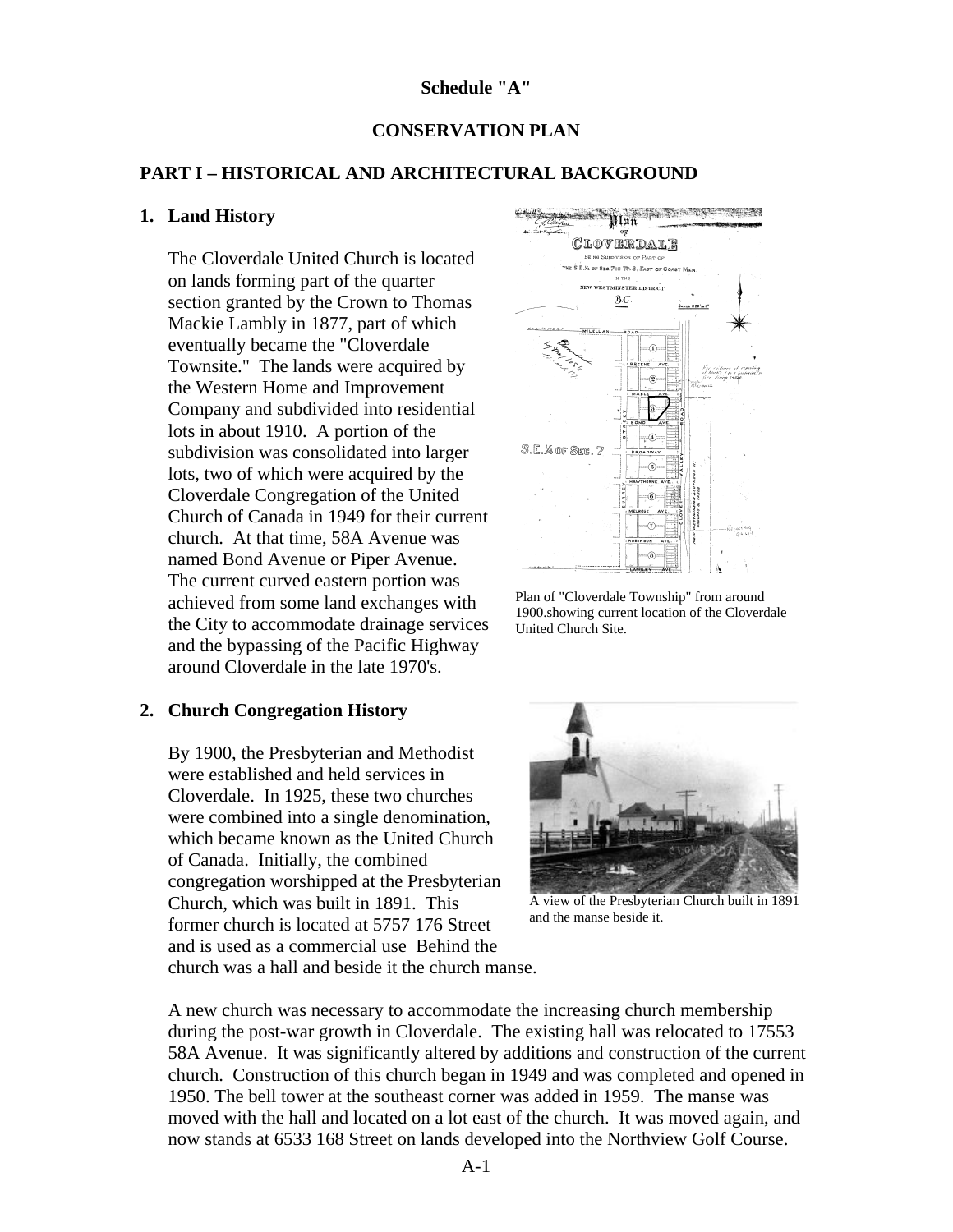The Cloverdale United Church as listed on the Surrey Heritage Register in 1998.

## **3. Existing Appearance**

The Cloverdale United Church complex consists of a church building and a church hall facility. The heritage value of this property rests in the architectural, historical, environmental and cultural characteristics. It is also a landmark and has a setting with a number of mature trees.

The Church has a rectangular plan running north-south with projective bays to the east and to the west that give the impression of intersecting transepts. It is an example of the Gothic Revival style, and as a transitional example of the influence of Modern architecture. While the traditional influence is seen in the Gothic pointedarched windows, steeply pitched gabled roof and the later added bell tower with spire, the influence of modernism may be seen in the plain smooth walls and overall lack of applied ornamentation. Harry Francis Dyke, an English-born construction engineer, designed the church. He also designed the Fleetwood Memorial United Church in a similar style.

The interior of the Church is being modernized. Some of its original interior appointments include the chamfered-profile nave ceiling, cantilevered balcony, leaded windows, wooden pews and wood front door. Although they are not subject to this Agreement, some of the main interior features are being retained as part of the interior alterations in conjunction with the removal and replacement of the hall.





View of church and bell tower. View from Pacific Highway showing the natural setting.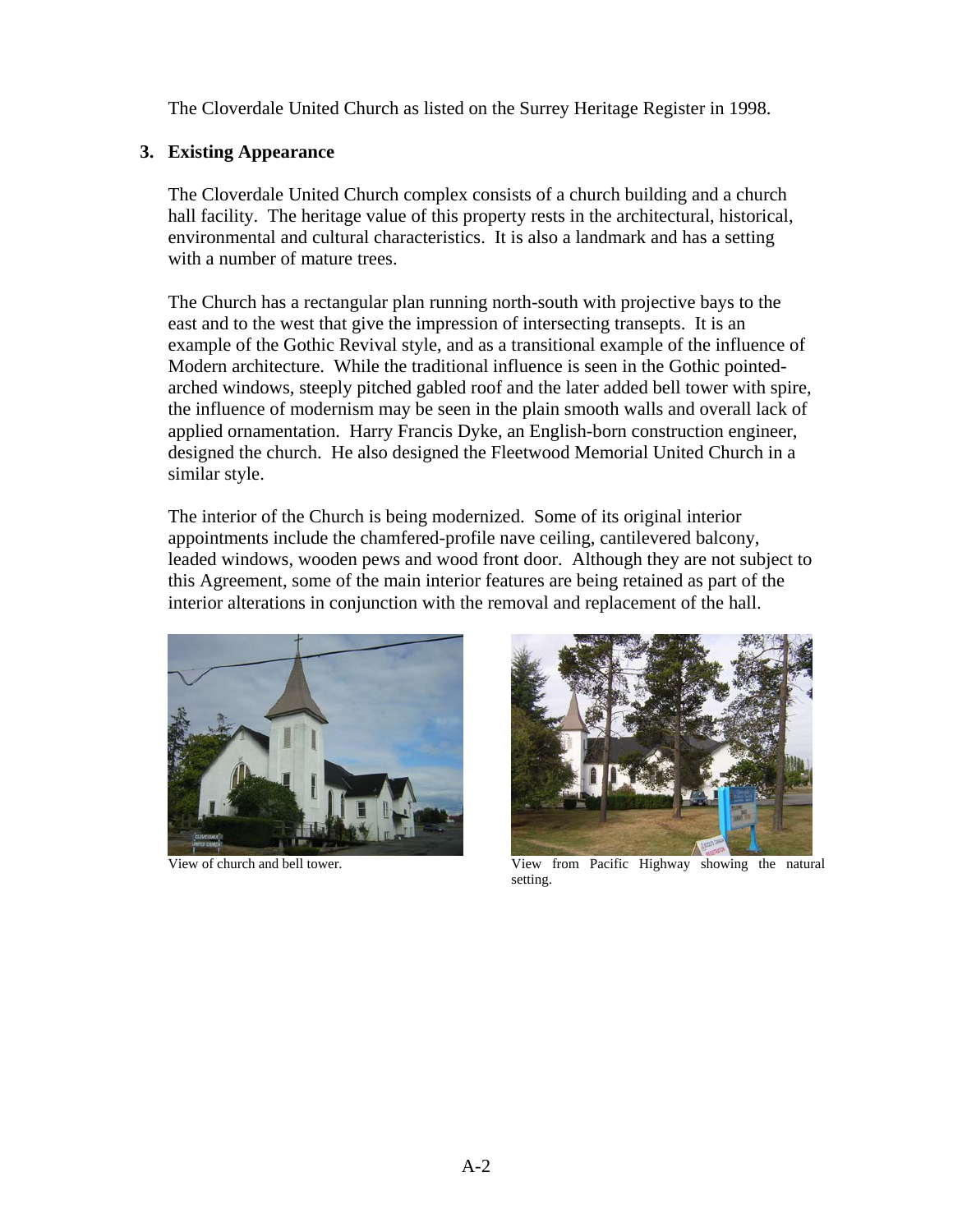## **4. Character-defining Elements**

The character-defining elements of the Church are the following:

- prominent location and landmark (bell tower) situated on a slight rise on a corner lot, with mature trees.
- continuous use as a church since the time of construction.
- ecclesiastical form, scale and massing as expressed by its one-storey plus basement height and irregular, rectangular plan with projective bays giving creating an appearance of transepts, prominent bell tower.
- steeply pitched front gabled roof with side gabled extensions.
- concrete foundation and wood-frame construction with stucco-clad exterior.
- Gothic Revival style elements such as its steeply pitched roof, Gothic pointedarch windows, leaded windows. In addition is the pegged wooden front doors with original hardware and original front entrance with pointed-arch opening.
- The fronting appearance to 58A Avenue, however not functioning as a main access.
- Additional exterior elements such as its partially inset bell tower with pyramidal bellcast roof, rectangular nave with the appearance of transepts and plain wooden window surrounds.
- The Cross on top of the bell tower.
- Fenestration, including: stained glass panels; leaded pointed-arch windows containing operable pivotal insets on the side elevations; pointed-arch stained glass window with floral motif on the front elevation; and leaded, multi-paned double-hung wooden-sash windows.
- Original interior features, including: chamfered-profile nave ceiling with applied acoustical tiles; cantilevered balcony; fir woodwork such as pews, wainscoting, and door and window trim; halfpace stair in narthex with fir balustrade; hanging glass glove ceiling fixtures; chancel opening with impressed design and coved ceiling in chancel; and Gothic arched detailing used for the chancel niche, paneling, pulpit, lectern and railing.

## **PART II – MAINTENANCE, RENOVATION STANDARDS AND PERMIT APPROVALS**

#### **1. General**

#### **A. Requirement to Commence Renovations**

The portion of the building behind the Church used as a hall, daycare and other related spaces may be demolished, provided care is taken to insure that the Church is safeguarded from any structural damage or damage to the exterior elevations.

Renovation of the Church is to be undertaken together with the construction of a new hall as provided for by the Conservation Plan.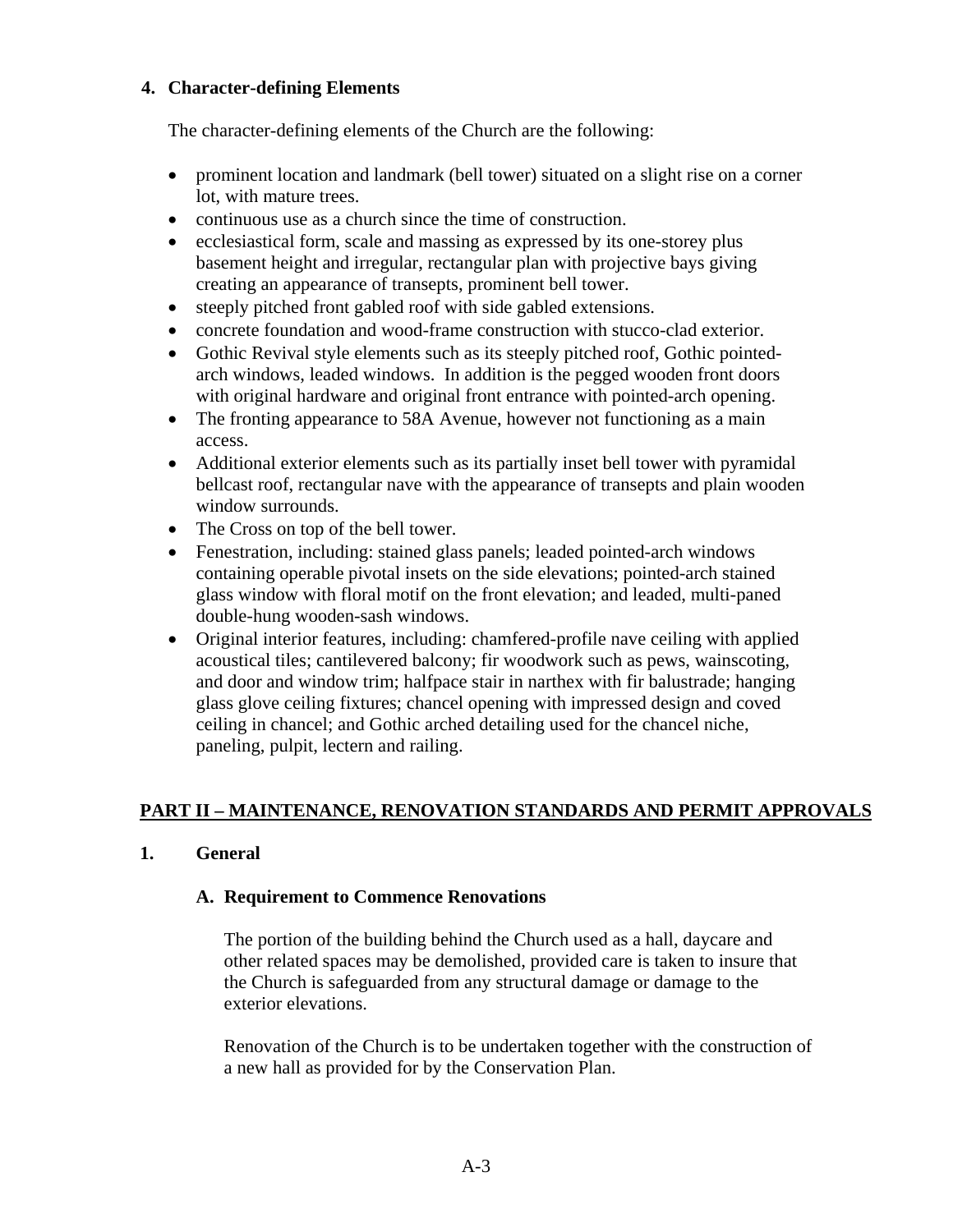#### **B. Requirement to Establish a Maintenance Strategy**

The strategy to ensure ongoing conservation of the Church shall consist of a Maintenance Plan and a Funding Strategy.

The Maintenance Plan shall be prepared with input from an architect that is acceptable to the City, who is knowledgeable in the renovation of heritage buildings. Issues to be addressed in the Maintenance Plan include water penetration and damage from sun, wind, weather and animals. Maintenance includes, but is not limited to, painting, sealing, weather-stripping and similar protective coatings.

The Funding Strategy shall include, but is not limited to, whether or not the Owner intends to absorb all the costs, undertake fund raising or seek government financial incentives, including those incentives available from the City.

The Owner shall submit a Maintenance Plan and Funding Strategy for review and approval by the General Manager, Planning and Development and the Heritage Advisory Commission within one (1) year of the adoption of a bylaw to enter into this Agreement.

The Maintenance Plan and Funding Strategy for the Church shall include, but is not limited to, the following:

- (a) A description and a time schedule for the renovation, renovations, additions, stabilization, repair, and replacement of the exterior elements, landscaping or other identified works on the Lands that constitute the character-defining elements and as identified in Part III – Renovation Standards and Specifications;
- (b) A description and time schedule for the ongoing maintenance of the elements, landscaping or other identified works on the Lands and other relevant details. Maintenance includes: painting, staining and sealing of the exterior cladding and trims, weather stripping, re-roofing, replacement of windows, doors and exterior cladding or trims to match the existing materials;
- (c) Ongoing maintenance of landscaping;
- (d) A colour scheme for the exterior of the building;
- (e) A description of any matters noted in Part III Renovation Standards and Specifications or in the plans attached to this Agreement as requiring further details; and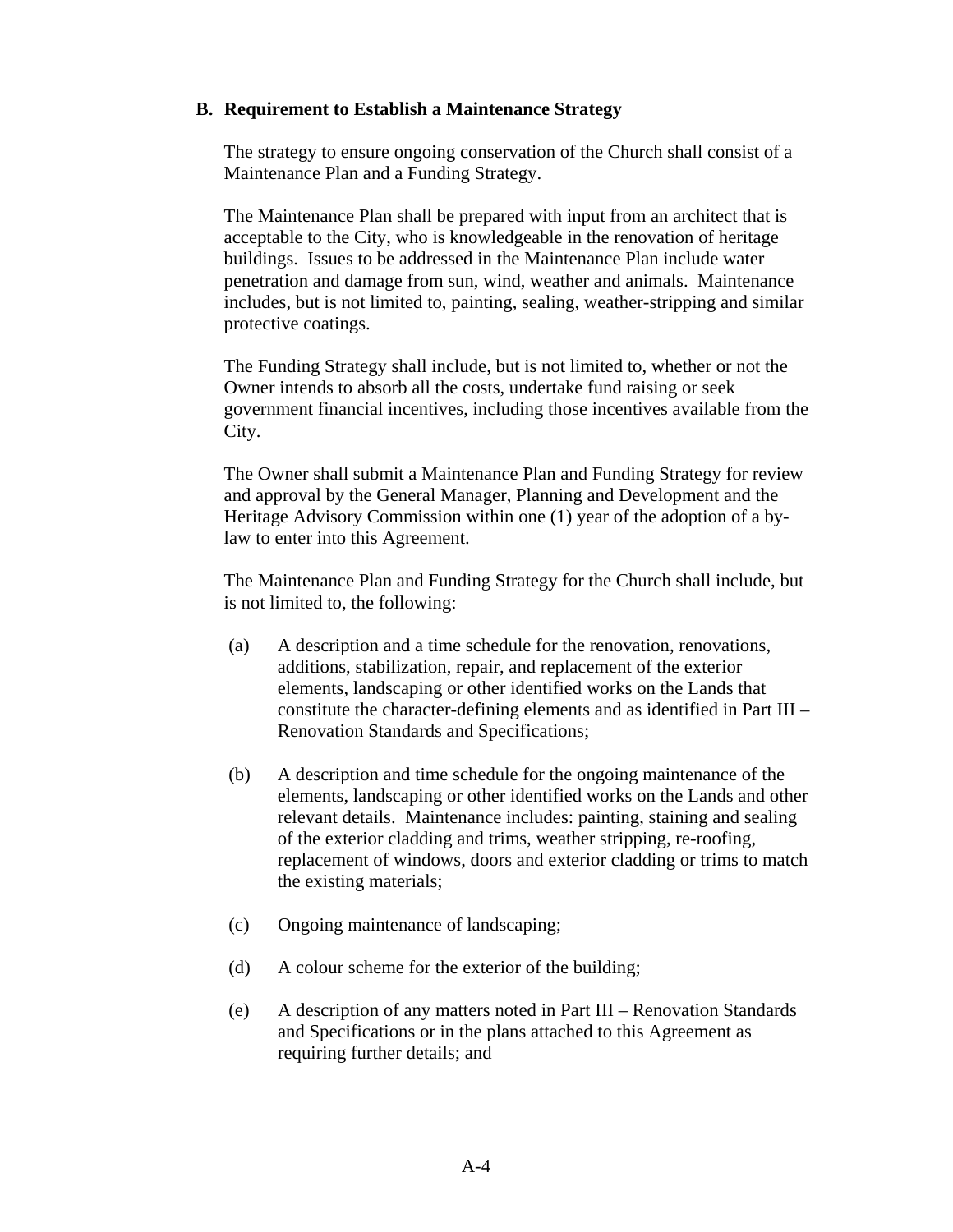(f) A financial plan detailing the funding for the renovation and maintenance outlined above, including corporate sponsorships, annual budgets by the Owner or tenant, applications for government grants, strata fees, and other relevant details.

## **C. Amending an Established Maintenance Strategy**

An Owner may apply to the City to amend an existing Maintenance Plan and Funding Strategy. Any amendment is subject to approval by the Manager, Planning and Development, and if deemed necessary by the General Manager, Planning and Development, the approval of the Heritage Advisory Commission.

## **2. Renovation Standards**

The British Columbia Heritage Trust Conservation Standards "Technical Paper Series Numbers 9, 10 and 11" (dated November 1989) or successor standards as may be approved by the City are to apply to all construction, maintenance, renovation or renovation works undertaken under Parts II or III on the Church.

## **3. Timing and Phasing**

Renovation of the Church is to be undertaken together with the construction of a new hall as provided for by the Conservation Plan. The construction may be undertaken in phases, subject to the approval of the General Manager, Planning and Development.

## **4. Heritage Alteration Permit Approval**

A. Changes to the building, structure, interior or the exterior appearance of the Church or features on the Lands identified in the Conservation Plan or character-defining elements may require the Owner to apply for a heritage alteration permit or obtain approval from the City.

Proposed changes shall be referred to the Planning & Development Department of the City prior to the commencement of any work to determine if the changes require or do not require a heritage alteration permit.

- B. A heritage alteration permit may not be required for alterations including, but not limited to, the following:
	- (a) changes to the Conservation Plan that are considered by the City Architect or designate to be minor in nature and not affecting the character-defining elements of the Church;
	- (b) renovations considered by the City Architect or designate to be consistent with the original design, being made to replace stylistically foreign elements and done in consultation with an independent architect acceptable to the City with experience in renovation of heritage buildings; or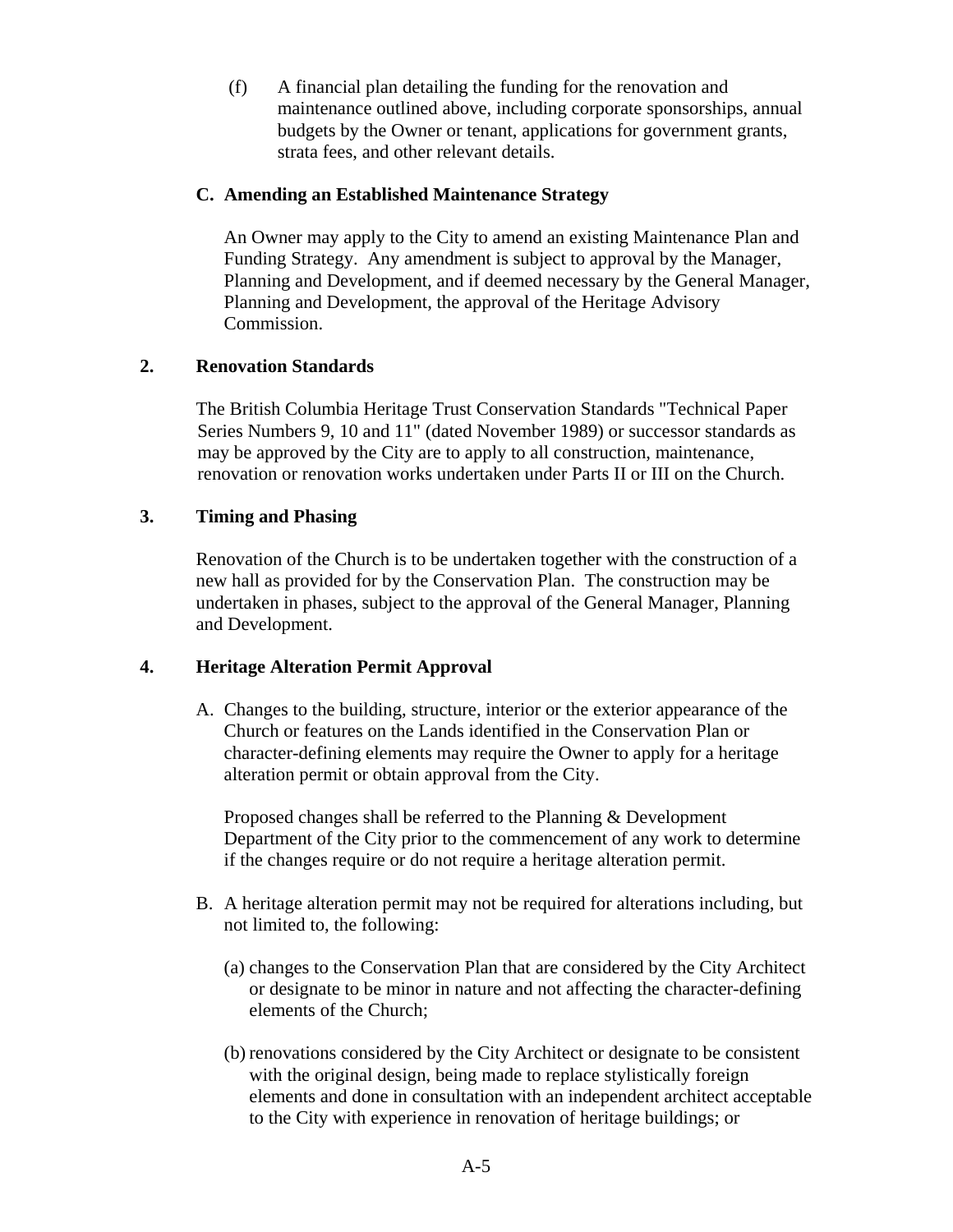- (c) simple repair and maintenance of existing elements not affecting the building structure, exterior or interior appearance of the Church on the Lands.
- C. A heritage alteration permit shall be required for alterations including, but not limited to, the following:
	- (a) changes to the Church structure;
	- (b) replacement of existing elements and/or construction of additions or other construction on the Lands;
	- (c) changes to the external appearance of the Church due to interior renovations.

If a heritage alteration permit is determined to be required, the Owner shall apply to the City for a heritage alteration permit before undertaking any of the works listed in this Section 4.C.

After the heritage alteration permit application is submitted, the heritage alteration permit will be considered for issuance by City Council upon the recommendation of the General Manager of Planning and Development and the Heritage Advisory Commission, or by a City official delegated by City Council.

After the application is submitted to the City, the heritage alteration permit will be considered for issuance by City Council upon the recommendation of the General Manager of Planning and Development and the Heritage Advisory Commission, or by a City official delegated by City Council.

A heritage alteration permit may not be required for simple repair and maintenance of existing elements not affecting the structure, exterior or interior appearance of the Church on the Lands.

## **5. Building Permit Approval**

Construction, alterations or other actions to be authorized by a building permit shall be consistent with Part II, Part III and attachments to this Conservation Plan, Schedule "B" and heritage alteration permits sanctioning construction, alterations or other actions.

Subject to the review of the building permit by the City Architect or designate, the Architect for the Owner shall certify that the building permit plans are identical to the drawings attached to and forming part of this Conservation Plan.

The City Architect or designate shall review the building permit for the Church renovations before the permit is issued. Minor changes that the City Architect or designate deems do not affect the style of the new construction or its relationship to the Church may be permitted.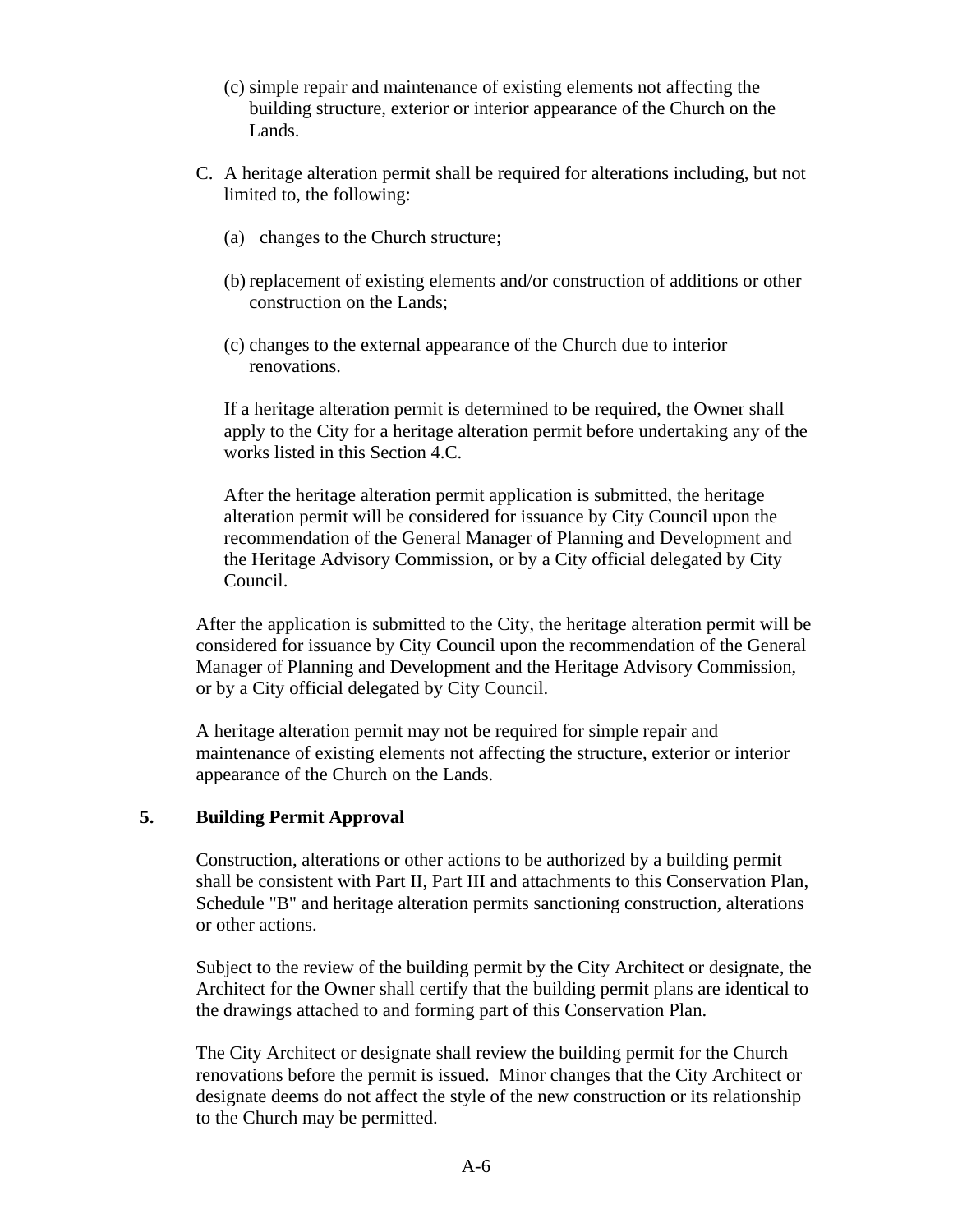As the Church is recognized as a significant historic site, Building Code equivalencies may be used to lessen visual impacts on the historical appearance or authenticity of the building.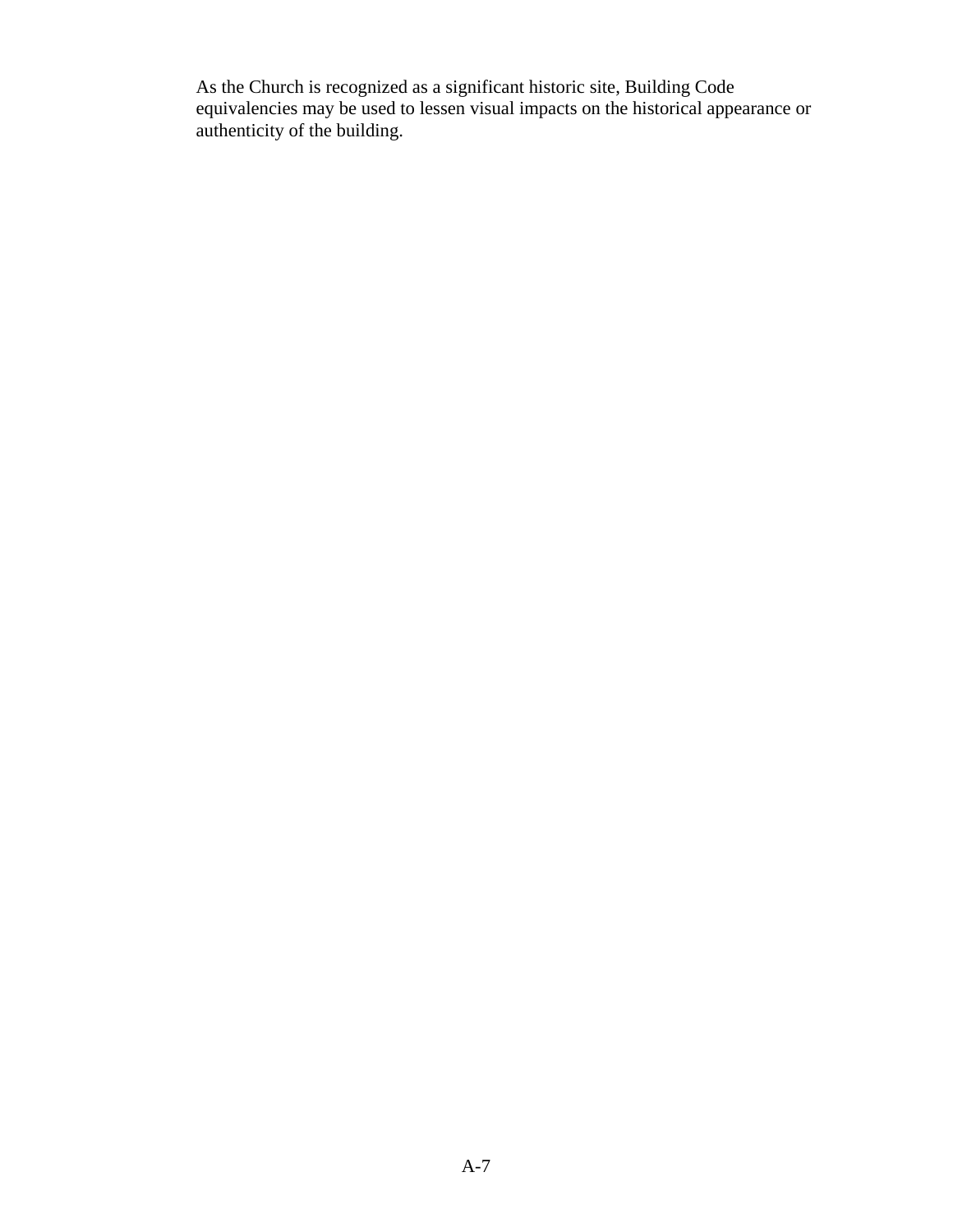## **PART III – RENOVATION STANDARDS AND SPECIFICATIONS**

#### **1. Foundation**

The Church will remain on its original foundation. Foundation work in relation to the proposed new hall will be subject to review to minimize its expose as part of a building permit application.

#### **2. Roof Structure and Cladding**

Cedar or metal roofing is preferred for the Church. However, for renovations in conjunction with hall construction, asphalt shingles, including black coloured shingles, may be used for the Church, subject to the approval by the City Architect or designate.

Existing metal cladding of the bell tower is to be retained and replaced by the same in event it becomes necessary.

## **3. Building Envelope, Exterior, Wood Detailing And Trims**

The exterior finish of the Church and the hall is acrylic stucco. The Church shall be painted white, and the hall may be the same colour or painted a different colour, subject to the approval of the City Architect or designate, to distinguish it from the rest of the structure.

There will be no facia or other signs mounted on church or the hall.

#### **4. Interior Condition**

Not subject to this Part.

#### **5. New Construction**

The structure containing the hall, related meeting rooms and daycare facility will be demolished and replaced by a new structure. The finish of the new structure will be the same as the Church and the design will be compatible. Detailing for the new structure will allow the church and its historic fabric to be distinguished from the rest of the building.

As a condition of the heritage revitalization agreement, the addition shall be constructed in the location and shall have an exterior design consistent with that shown on Drawings 1 though 6, inclusive, attached to this Conservation Plan. Changes that further differentiate the Church from the new hall addition may be permitted as a minor amendment, subject to the approval of the City Architect or designate, and the General Manager Planning & Development Department may refer such changes for advise from the Heritage Advisory Commission.

The new hall addition shall not be considered to be a heritage building for the purposes of this heritage revitalization agreement or for financial assistance available through the City. A building permit for the new construction shall only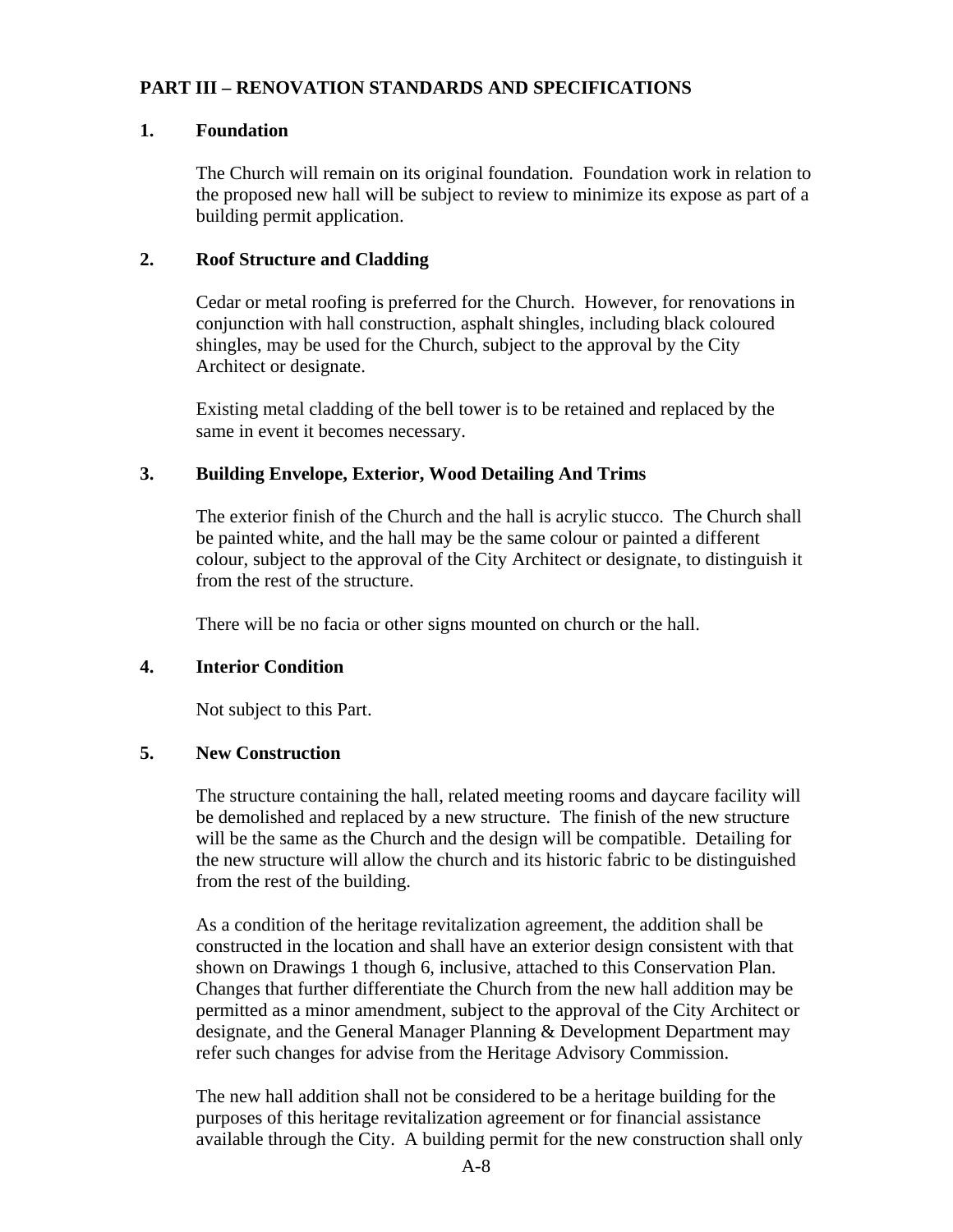be issued at the same time or after a building permit has been issued for the renovations of the Church in accordance with Part II Section 5 of this Conservation Plan.

The City Architect or designate shall review the building permit for this new addition before the building permit is issued. Minor changes that the City Architect or designate deems do not affect the style of the new construction or its relationship to the Church may be permitted.

#### **6. Site Feature, Landscaping and Fences**

Efforts will be taken to retain the mature trees in the eastern portion of the site. Any trees necessary to be removed will be subject to requirements in the Tree Protection Bylaw.

#### **7. Trees, Streetscape and Street Interface**

Landscaping shall be provided in accordance with Drawing 7.

## **8. Accessory Buildings and Structures**

Accessory buildings may be provided in accordance with the zoning by-law.

## **9. Plans and Elevations**

The following plans are attached and form part of this Conservation Plan:

| Drawing 1  Site and Parking Plan |  |
|----------------------------------|--|
|                                  |  |
|                                  |  |
|                                  |  |
|                                  |  |
|                                  |  |
|                                  |  |

(Note: Terms used in Schedule "A" of this Agreement that are italicized are defined in Surrey Zoning By-law, 1993, No. 12000, as amended, and shall take their meaning from the by-law.)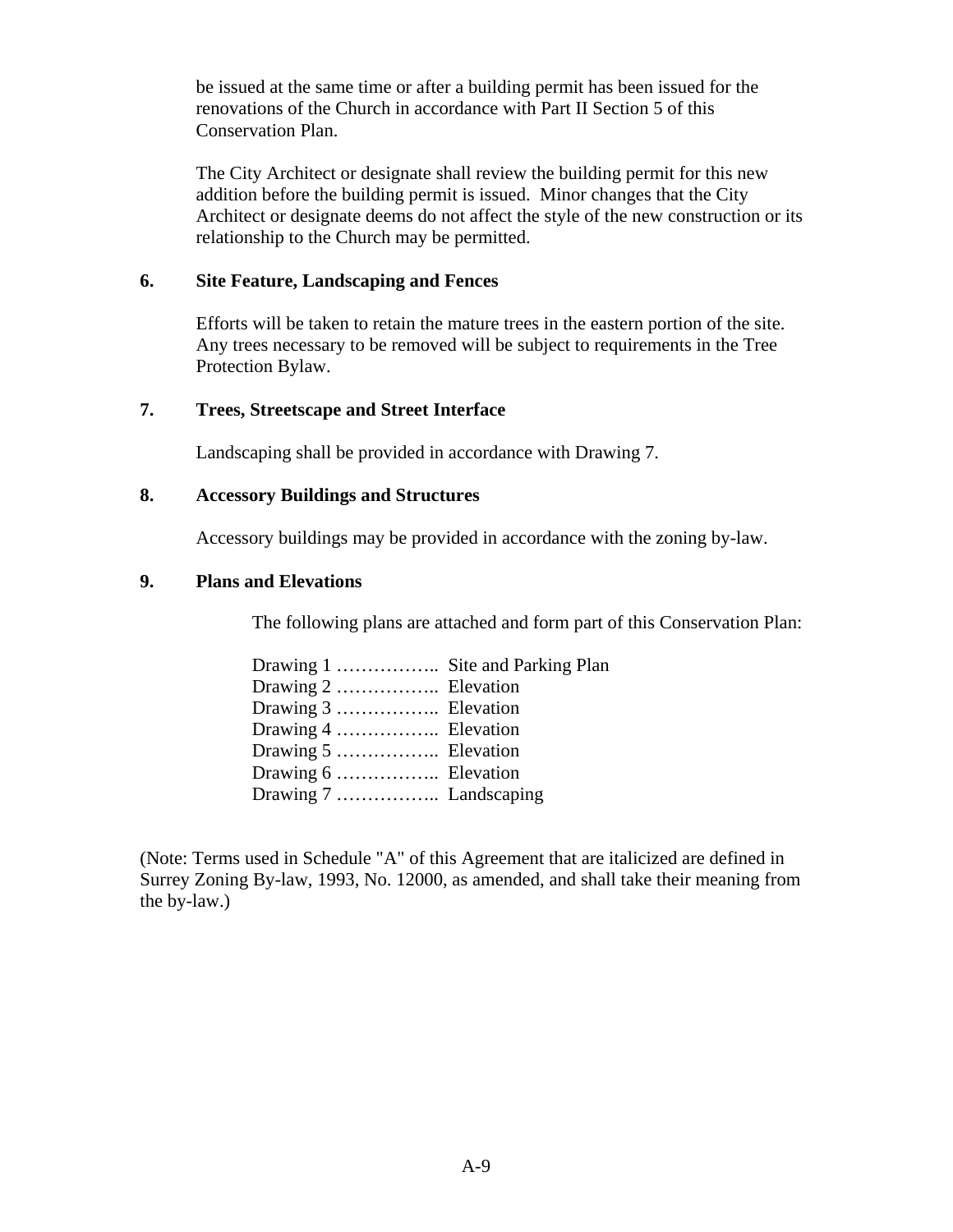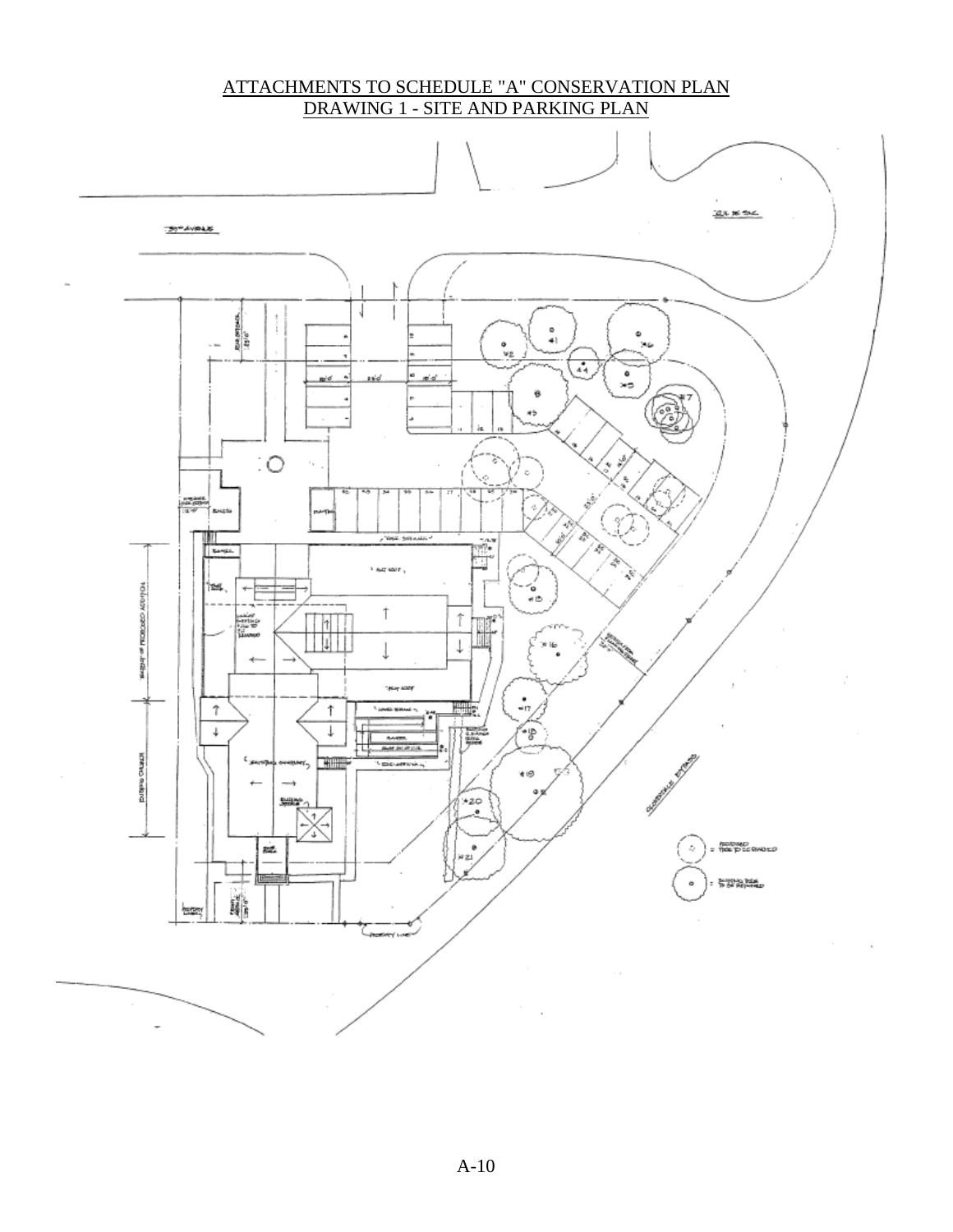

## A-11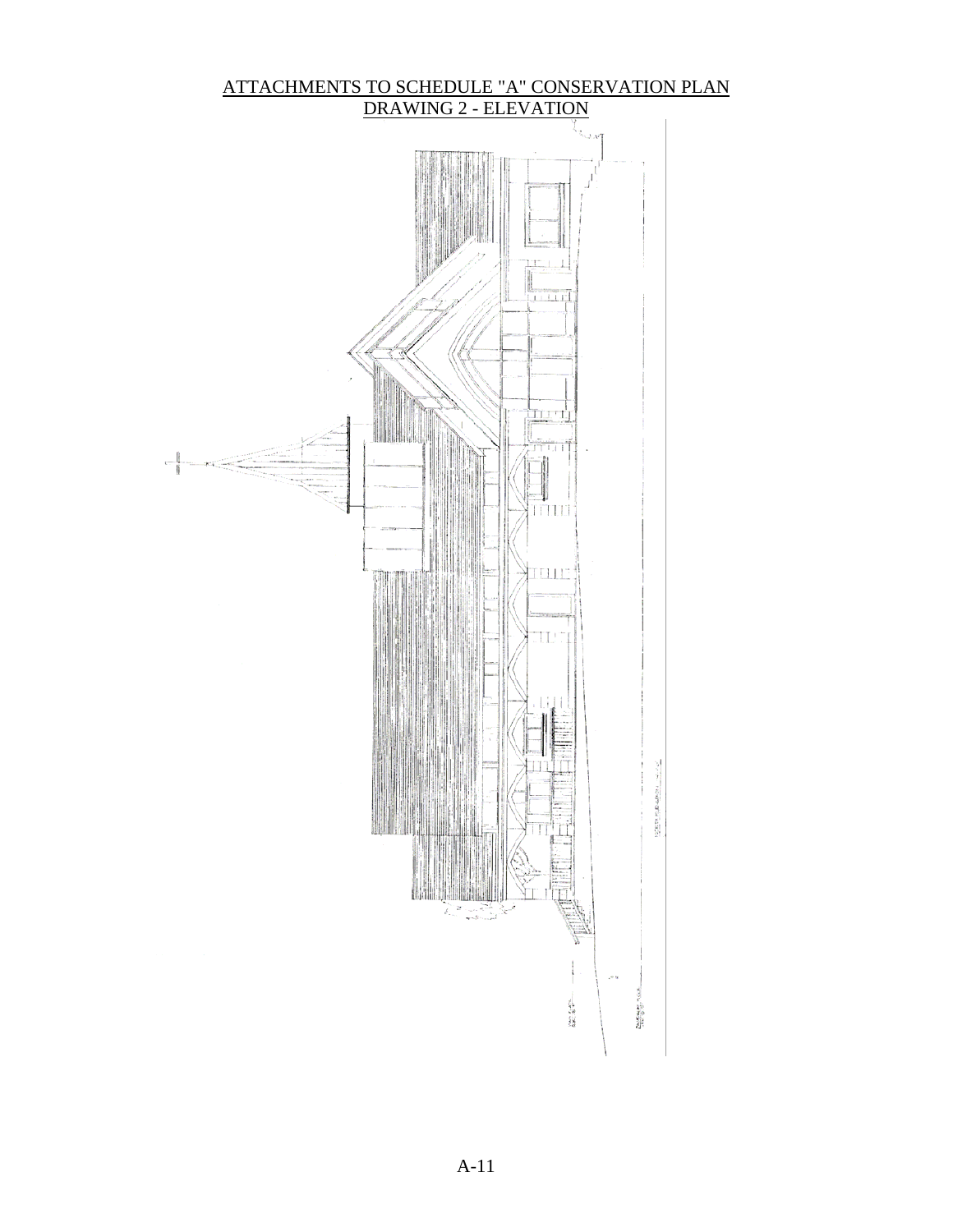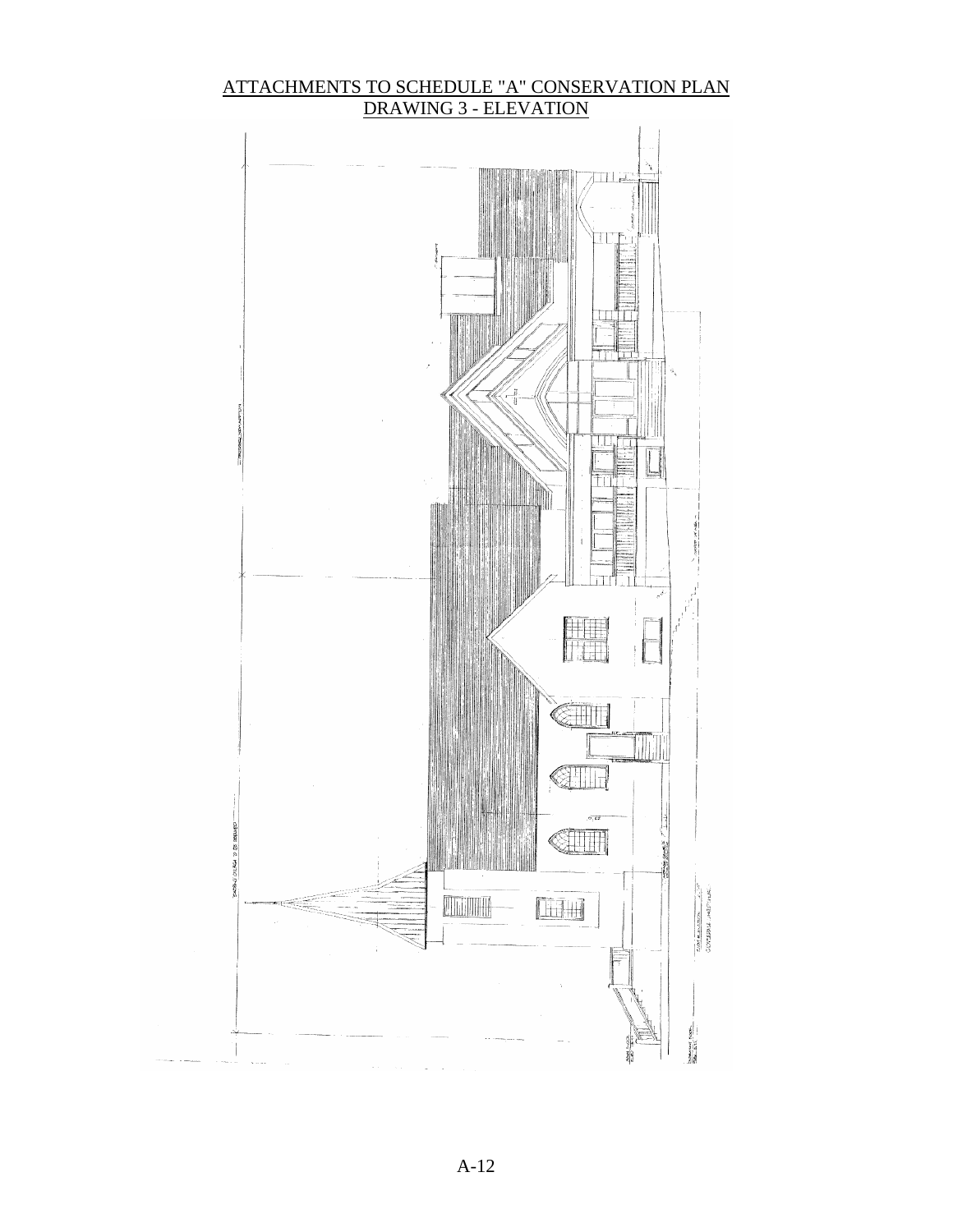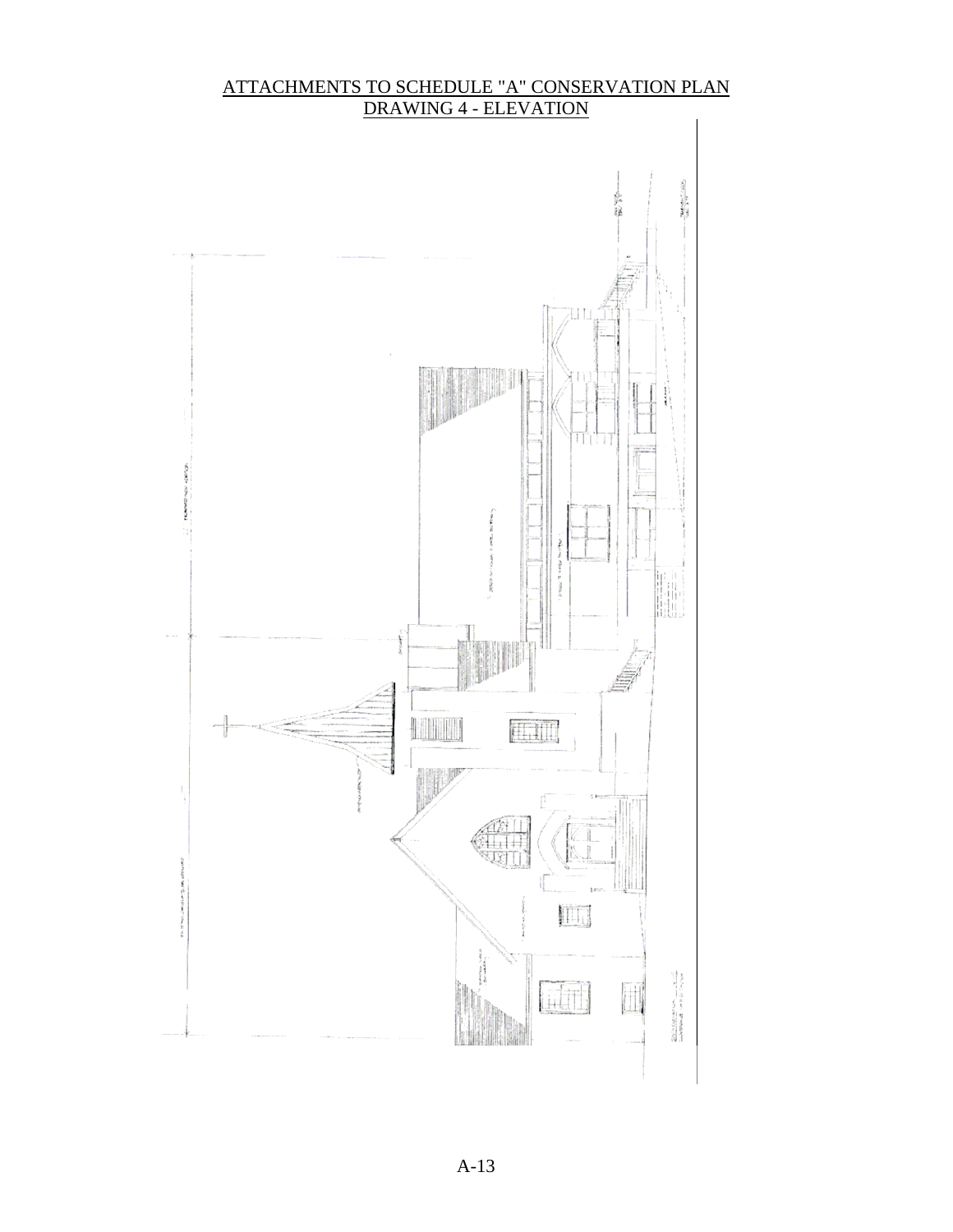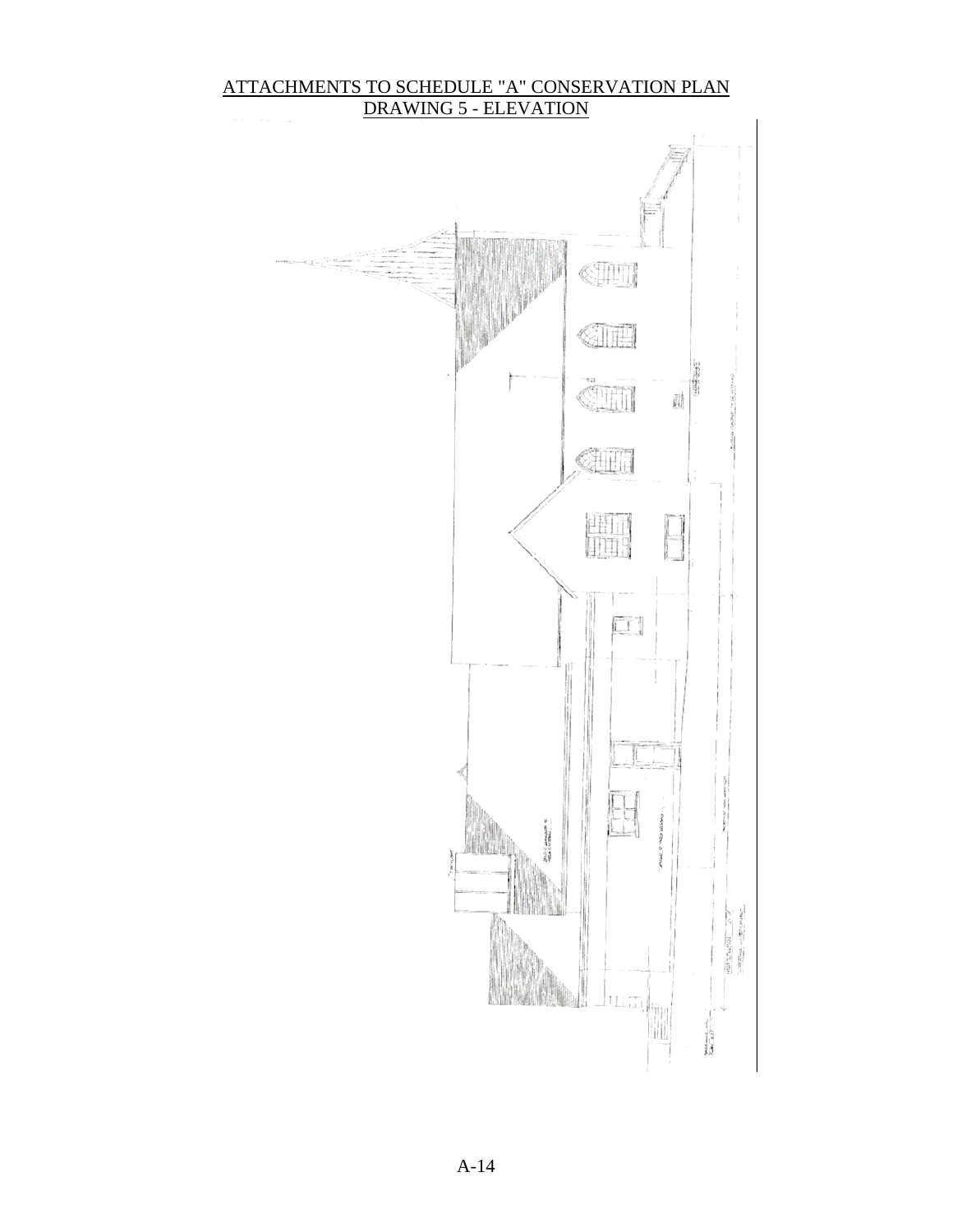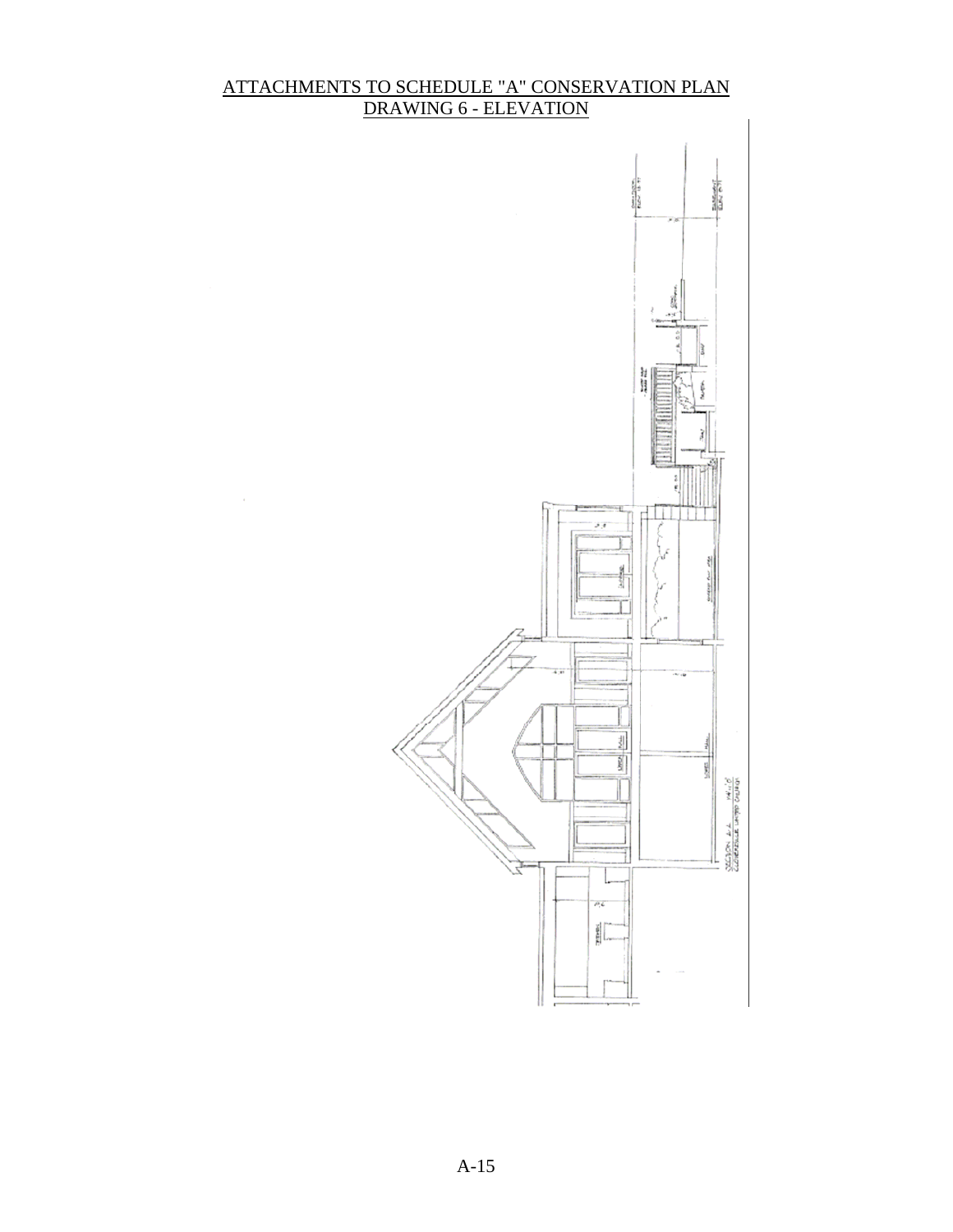### ATTACHMENTS TO SCHEDULE "A" CONSERVATION PLAN DRAWING 7 - LANDSCAPING